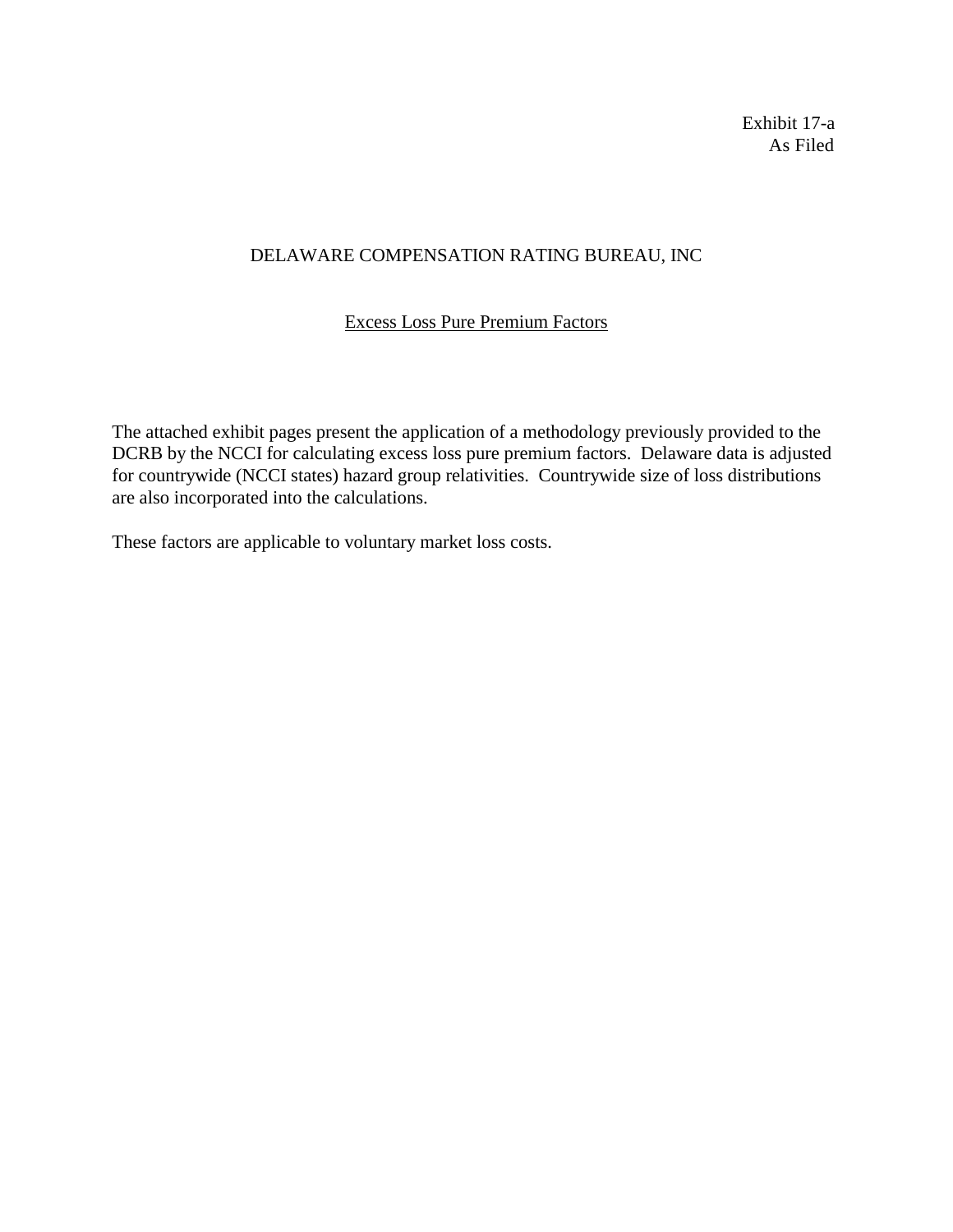|                       | Table I<br><b>RUN DATE:</b>                                                        | 7/1/05                   |                            |                              |           |          |                                    | Countrywide Standard Earned Premium by Hazard Grou |             |                                 |
|-----------------------|------------------------------------------------------------------------------------|--------------------------|----------------------------|------------------------------|-----------|----------|------------------------------------|----------------------------------------------------|-------------|---------------------------------|
|                       | Weighted Countrywide Average Cost/Case for<br>Serious Injury Type and Hazard Group |                          |                            |                              |           |          | Hazard<br>Group                    | Standard<br>Premium                                |             | Ratio to<br>Smallest<br>Premium |
| Injury                |                                                                                    | <b>Hazard Group</b>      |                            |                              | Weighted  |          |                                    |                                                    |             |                                 |
| <b>Type</b>           | Ī                                                                                  | Щ                        | $\mathbf{\underline{III}}$ | $\underline{\underline{IV}}$ | Average   |          |                                    | \$324,495,944                                      |             | 1.000                           |
| Fatal                 | \$69,515                                                                           | \$88,694                 | \$110,723                  | \$131,911                    | \$105,162 |          | Ш                                  | \$23,444,564,742                                   |             | 0.014                           |
| P.T.                  | \$197,844                                                                          | \$214,883                | \$293,551                  | \$352,559                    | \$264,007 |          | $\ensuremath{\mathsf{III}}\xspace$ | \$25,372,947,368                                   |             | 0.013                           |
| Major                 | \$69,288                                                                           | \$73,525                 | \$85,199                   | \$98,235                     | \$80,150  |          | IV                                 | \$1,484,071,356                                    |             | 0.219                           |
|                       |                                                                                    |                          |                            |                              |           |          | Total                              | \$50,626,079,410                                   |             |                                 |
|                       | Differential to Weighted Average                                                   |                          |                            |                              |           | Table II |                                    |                                                    |             |                                 |
| Injury<br><b>Type</b> | T                                                                                  | <b>Hazard Group</b><br>Щ | $\underline{\textbf{III}}$ | $\underline{\underline{W}}$  |           |          |                                    | Countrywide Type of Injury Loss Distribution Table |             |                                 |
| Fatal                 | 0.661                                                                              | 0.843                    | 1.053                      | 1.254                        |           |          | <b>Hazard Group</b>                | Fatal                                              | <u>P.T.</u> | Majo                            |
| P.T.                  | 0.749                                                                              | 0.814                    | 1.112                      | 1.335                        |           |          |                                    | 0.057                                              | 0.131       | 0.220                           |
| Major                 | 0.864                                                                              | 0.917                    | 1.063                      | 1.226                        |           |          | $\mathbf{II}$                      | 0.117                                              | 0.156       | 0.222                           |
|                       |                                                                                    |                          |                            |                              |           |          | $\ensuremath{\mathsf{III}}\xspace$ | 0.270                                              | 0.264       | 0.262                           |
| Date:                 | 7/1/05                                                                             |                          |                            |                              |           |          | IV                                 | 0.556                                              | 0.449       | 0.296                           |

| Hazard<br>Group | Standard<br>Premium | Ratio to<br><b>Smallest</b><br>Premium |
|-----------------|---------------------|----------------------------------------|
|                 | \$324,495,944       | 1.000                                  |
| Ш               | \$23,444,564,742    | 0.014                                  |
| Ш               | \$25,372,947,368    | 0.013                                  |
| IV              | \$1,484,071,356     | 0.219                                  |
| Total           | \$50,626,079,410    |                                        |

 $\blacksquare$ |

| Fatal | 0.661  | 0.843 | 1.053 | 1.254 | <b>Hazard Group</b> | <b>Fatal</b> | <u>P.T.</u> | Major | Minor | <u>T.T.</u> | Medical |
|-------|--------|-------|-------|-------|---------------------|--------------|-------------|-------|-------|-------------|---------|
| P.T.  | 0.749  | 0.814 | 1.112 | 1.335 |                     | 0.057        | 0.131       | 0.220 | 0.391 | 0.343       | 0.328   |
| Major | 0.864  | 0.917 | 1.063 | 1.226 | Ш                   | 0.117        | 0.156       | 0.222 | 0.278 | 0.297       | 0.334   |
|       |        |       |       |       | III                 | 0.270        | 0.264       | 0.262 | 0.181 | 0.207       | 0.196   |
| Date: | 7/1/05 |       |       |       | IV                  | 0.556        | 0.449       | 0.296 | 0.150 | 0.153       | 0.142   |
|       |        |       |       |       | Page 1              |              |             |       |       |             |         |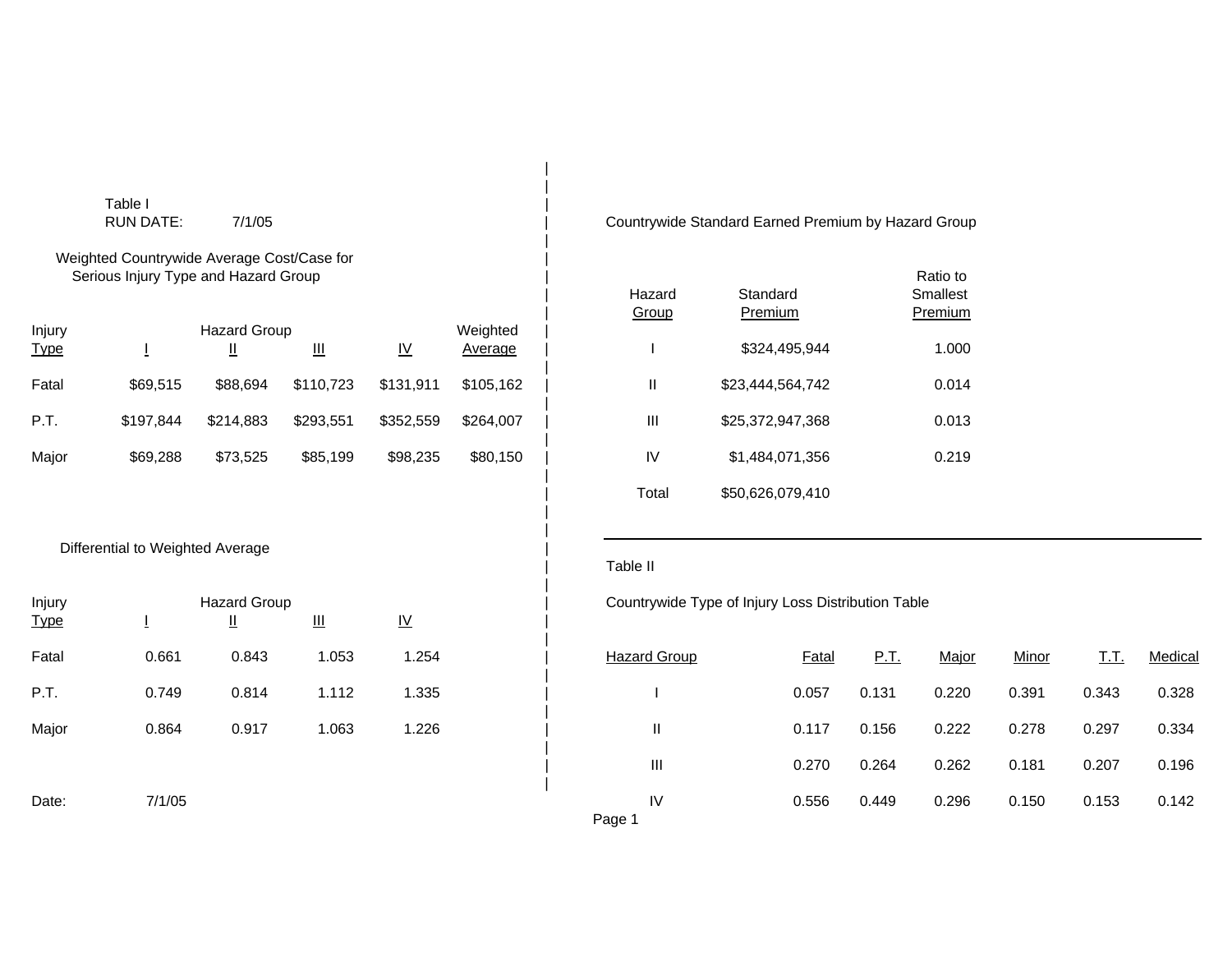# DELAWAREProposed Effective: 12/1/05 Non-Escalating Fatal Benefits -- Non-Escalating PT/Major Benefits

|                       |                                       |                                                                                                                         |       |                           | Exhibit III                  |                                                                                                                           |                          |                |                                    |
|-----------------------|---------------------------------------|-------------------------------------------------------------------------------------------------------------------------|-------|---------------------------|------------------------------|---------------------------------------------------------------------------------------------------------------------------|--------------------------|----------------|------------------------------------|
| Exhibit I             |                                       |                                                                                                                         |       |                           |                              | Factors to Adjust Countrywide Differential to State Differer                                                              |                          |                |                                    |
|                       | Premium Distribution By Hazard Group* |                                                                                                                         |       |                           |                              |                                                                                                                           |                          |                |                                    |
|                       | (1)                                   | (2)<br>Total                                                                                                            | (3)   |                           | (A) Injury Type              |                                                                                                                           |                          |                |                                    |
| Hazard<br>Group       | Standard<br>Premium                   | Standard<br>Premium                                                                                                     | Ratio |                           | Fatal                        | 0.94743                                                                                                                   |                          |                |                                    |
| $\mathbf{I}$          | 1,724,681                             | 519,313,552                                                                                                             | 0.003 |                           | P.T.<br>Major                | 0.96115<br>0.99043                                                                                                        |                          |                |                                    |
| Ш                     | 271,218,276                           |                                                                                                                         | 0.522 |                           |                              |                                                                                                                           |                          |                |                                    |
| $\mathbf{III}$        | 233,012,080                           |                                                                                                                         | 0.449 |                           | (B)                          |                                                                                                                           |                          |                |                                    |
| IV                    | 13,358,515                            |                                                                                                                         | 0.026 |                           | Injury<br><b>Type</b>        | T                                                                                                                         | <b>Hazard Group</b><br>Щ | Щ              | $\underline{\mathsf{I}}\mathsf{V}$ |
|                       | *Based on Unit Statistical Data       |                                                                                                                         |       |                           | Fatal                        | 0.698                                                                                                                     | 0.890                    | 1.111          | 1.324                              |
| Exhibit II            |                                       |                                                                                                                         |       |                           | P.T.                         | 0.779                                                                                                                     | 0.847                    | 1.157          | 1.389                              |
|                       |                                       | Distribution of Losses by Injury Type Derived from Hazard Group<br>Premium Distribution & Countrywide Loss Distribution |       |                           | Major                        | 0.872                                                                                                                     | 0.926                    | 1.073          | 1.238                              |
| Injury<br><b>Type</b> | 1                                     | <b>Hazard Group</b><br>Ш                                                                                                | Ш     | $\underline{\mathsf{IV}}$ | (C)<br>Injury<br><b>Type</b> | T                                                                                                                         | <b>Hazard Group</b><br>Ш | Щ              | $\underline{\mathsf{IV}}$          |
| Fatal                 | 0.001                                 | 0.310                                                                                                                   | 0.616 | 0.073                     | P.T./Major<br>Serious        | 0.851<br>0.849                                                                                                            | 0.905<br>0.905           | 1.102<br>1.102 | 1.304<br>1.305                     |
| P.T.                  | 0.002                                 | 0.384                                                                                                                   | 0.559 | 0.055                     |                              |                                                                                                                           |                          |                |                                    |
| Major                 | 0.003                                 | 0.479                                                                                                                   | 0.486 | 0.032                     |                              | (A) For each serious injury type, the countrywide hazard g<br>unweighted average cost per case differential (Table I) is  |                          |                |                                    |
| Minor                 | 0.005                                 | 0.627                                                                                                                   | 0.351 | 0.017                     |                              | multiplied times percent of premium (Exhibit I) in the hazar<br>for that state. These products are summed to form the fac |                          |                |                                    |
| T.T.                  | 0.004                                 | 0.613                                                                                                                   | 0.367 | 0.016                     |                              | (B) For each hazard group the factors from Table I are div                                                                |                          |                |                                    |
| $\sim$ $\sim$ $\sim$  | 0.001                                 | $\sim$ $\sim$ $\sim$                                                                                                    | 0.000 | $\sim$ $\sim$ $\sim$      |                              |                                                                                                                           |                          |                |                                    |

The percentage of countrywide losses by hazard group (see | Table II) is multiplied by the corresponding statewide ratio of | standard earned premium to total (Exhibit I). This is then | divided by the sum of these calculations for all four hazard | groups. This procedure is done for each injury type.  $\qquad$  | Date: 7/1/05

| Factors to Adjust Countrywide Differential to State Differential |                |                          |                |                |  |  |  |
|------------------------------------------------------------------|----------------|--------------------------|----------------|----------------|--|--|--|
| (A) Injury Type                                                  |                |                          |                |                |  |  |  |
| Fatal                                                            | 0.94743        |                          |                |                |  |  |  |
| P.T.                                                             | 0.96115        |                          |                |                |  |  |  |
| Major                                                            | 0.99043        |                          |                |                |  |  |  |
|                                                                  |                |                          |                |                |  |  |  |
| (B)<br>Injury<br><b>Type</b>                                     | Ī              | <b>Hazard Group</b><br>Ш | Ш              | IV             |  |  |  |
|                                                                  |                |                          |                |                |  |  |  |
| Fatal                                                            | 0.698          | 0.890                    | 1.111          | 1.324          |  |  |  |
| P.T.                                                             | 0.779          | 0.847                    | 1.157          | 1.389          |  |  |  |
| Major                                                            | 0.872          | 0.926                    | 1.073          | 1.238          |  |  |  |
| (C)<br>Injury<br><b>Type</b>                                     | Ī              | <b>Hazard Group</b><br>Щ | Ш              | <u>IV</u>      |  |  |  |
| P.T./Major<br>Serious                                            | 0.851<br>0.849 | 0.905<br>0.905           | 1.102<br>1.102 | 1.304<br>1.305 |  |  |  |

us injury type, the countrywide hazard group ge cost per case differential (Table I) is ercent of premium (Exhibit I) in the hazard group se products are summed to form the factors in (A).

rd group the factors from Table I are divided by the Medical 0.004 0.652 0.330 0.014 | appropriate injury type factor in section (A) of this exhibit.

For each hazard group, the following procedure is utilized to  $|$  (C) For P.T. and Major injury types, a combined (by hazard group) obtain the distribution of losses within each injury type: | differential is derived by calculating a weighted average of the two differentials using the factors from Exhibit VII as weights.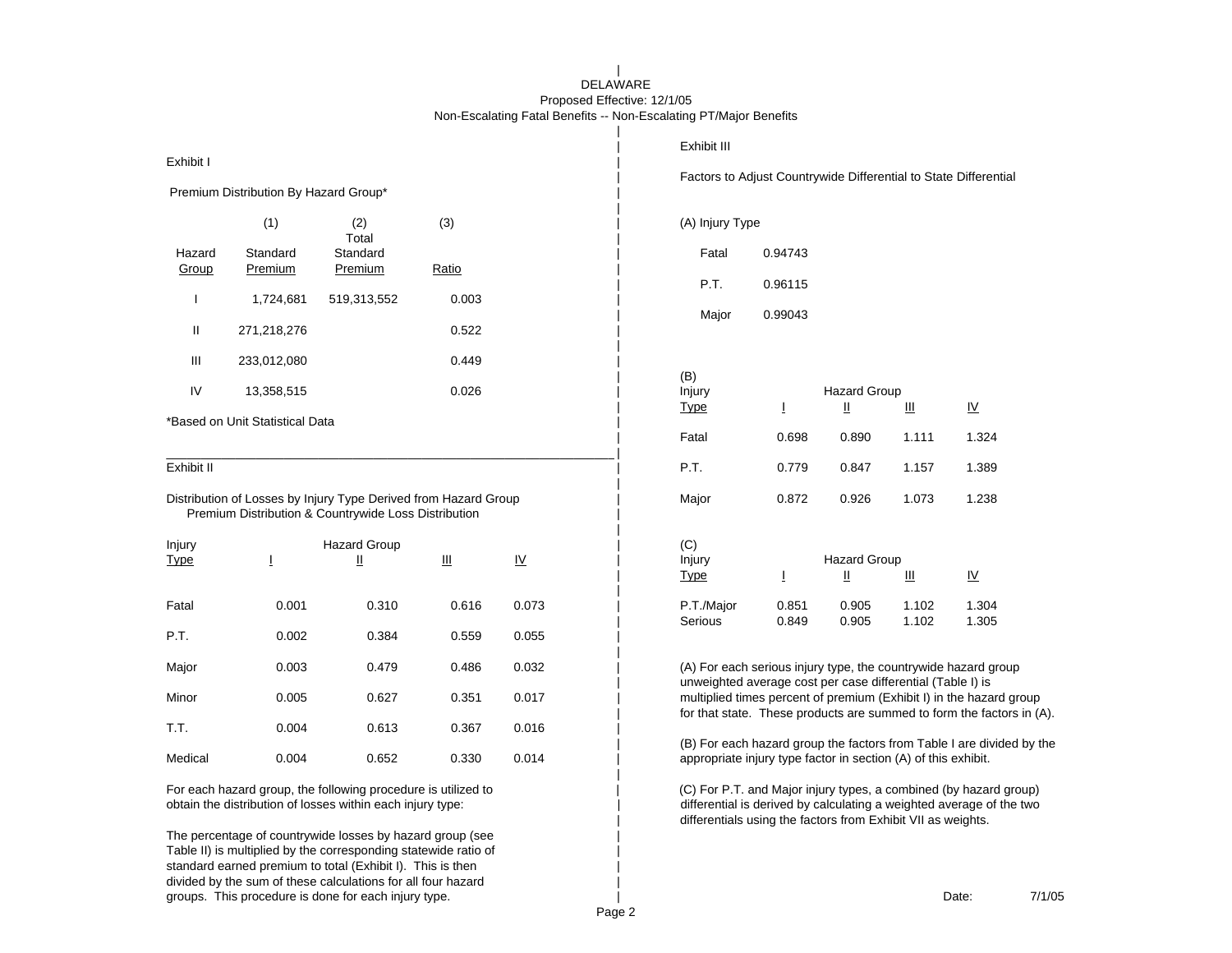# DELAWARE Proposed Effective: 12/1/05 Non-Escalating Fatal Benefits -- Non-Escalating PT/Major Benefits

Exhibit IV Calculation of ELF Trend

| <b>Policy Period</b>                                                                                                    | 1/1/02-12/31/02     | 1/1/01-12/31/01             | 1/1/00-12/31/00     |
|-------------------------------------------------------------------------------------------------------------------------|---------------------|-----------------------------|---------------------|
|                                                                                                                         | <b>First Report</b> | Second Report               | <b>Third Report</b> |
| (1) Proposed Effective Date of Filing                                                                                   |                     | 12/1/05                     |                     |
| (2a) Midpoint of Filing<br><b>Midpoint of Policy Period</b><br>(2b)<br>Benefit Level to Which Losses are Brought<br>(3) | 1/1/03              | 12/1/06<br>1/1/02<br>7/1/05 | 1/1/01              |
| $(4a)$ Yrs. from $(2a)$ to $(2b)$                                                                                       | 3.9167              | 4.9167                      | 5.9167              |
| (4b)<br>Indemnity Trend $\{1.0389 \land (4a)\}\$<br>(5)                                                                 | 1.1612              | 1.2064                      | 1.2533              |
| (6)<br>(7)<br>(8)<br>(9)                                                                                                |                     |                             |                     |
| Medical Trend $\{1.1211 \land (4a)\}\$<br>(10)                                                                          | 1.5647              | 1.7542                      | 1.9667              |

Date: 7/1/05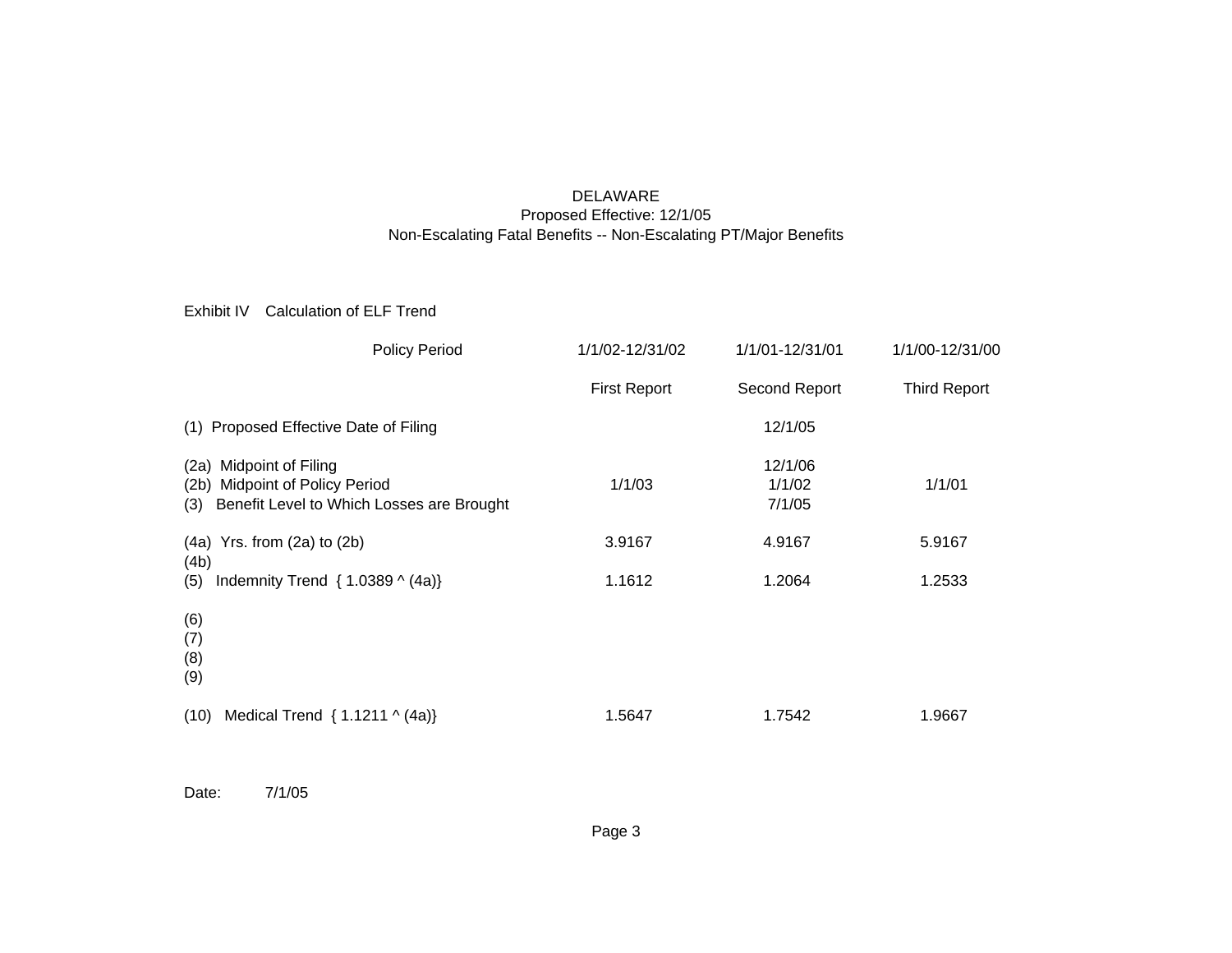## DELAWARE Proposed Effective: 12/1/05 Policy Period: 1/1/02-12/31/02 Report: FIRST

# Exhibit V - a

# Excess Loss Factor CalculationAverage Cost Per Case

|           |                   | (1)                                 | (2)                      | (3)                                     | (4)                                      | (5)                                        | (6)                         | (7)                                       | (8)                                                         |                                                               |
|-----------|-------------------|-------------------------------------|--------------------------|-----------------------------------------|------------------------------------------|--------------------------------------------|-----------------------------|-------------------------------------------|-------------------------------------------------------------|---------------------------------------------------------------|
|           | Type of<br>Injury | Indemnity<br>Losses                 | Amend.<br>Factor         | Trend in Ind<br>Cost per Case           | Indem Trended<br>on Level<br>(1)x(2)x(3) | Medical<br>Losses                          | Amend.<br>Factor            | Medical<br>Trend                          | <b>Medical Trended</b><br>on Level<br>$(5)$ x $(6)$ x $(7)$ |                                                               |
| Α.        | Death             | 1,245,600                           | 1.0496                   | 1.1612                                  | 1,518,157                                | 1,171,000                                  | 1.0000                      | 1.5647                                    | 1,832,310                                                   |                                                               |
| В.        | P.T.              | 1,803,600                           | 1.0750                   | 1.1612                                  | 2,251,454                                | 9,667,200                                  | 1.0000                      | 1.5647                                    | 15,126,649                                                  |                                                               |
| C.        | Major             | 6,601,500                           | 1.0691                   | 1.1612                                  | 8,195,498                                | 7,821,100                                  | 1.0000                      | 1.5647                                    | 12,237,984                                                  |                                                               |
| D.        | Minor             | 7,867,400                           | 1.0704                   | 1.1612                                  | 9,778,939                                | 9,639,600                                  | 1.0000                      | 1.5647                                    | 15,083,463                                                  |                                                               |
| E.        | T.T.              | 14,217,100                          | 1.0750                   | 1.1612                                  | 17,747,365                               | 22,501,000                                 | 1.0000                      | 1.5647                                    | 35,208,203                                                  |                                                               |
| F.        | Med. Only         |                                     |                          |                                         |                                          | 7,645,800                                  | 1.0000                      | 1.5647                                    | 11,963,685                                                  |                                                               |
| G.        | Overall           | 31,735,200                          | XX                       | XX                                      | 39,491,413                               | 58,445,700                                 | 1.0000                      | XX                                        | 91,452,294                                                  |                                                               |
|           |                   | (9)<br>Total<br>Losses<br>$(4)+(8)$ | (10)<br>No. of<br>Claims | (11)<br>Average<br>Severity<br>(9)/(10) | (12)<br>Severity<br>Dev. to<br>Ult. Rep  | (13)<br>Developed<br>Severity<br>(11)x(12) | (14)<br>Case<br>Development | (15)<br>Indemnity<br>Dev. to<br>Ult. Rpt. | (16)<br>Medical<br>Dev. to<br>Ult. Report                   | (17)<br>Total<br>Developed<br>$(4)$ x $(15)$ + $(8)$ x $(16)$ |
| Α.        | Death             | 3,350,467                           | 5                        | 670,093                                 | 3.0997                                   | 2,077,087                                  | 1.0000                      | 1.9385                                    | 1.595 (a)                                                   | 5,865,482                                                     |
| <b>B.</b> | P.T.              | 17,378,103                          | 3                        |                                         |                                          |                                            | 2.0000                      | 3.5835                                    | $7.572$ (a)                                                 | 122,607,072                                                   |
| C.        | Major             | 20,433,482                          | 76                       | 478,628                                 | 1.8407                                   | 881,011                                    | 2.8289                      | 5.1702                                    | $6.454$ (a)                                                 | 121,356,312                                                   |
| D.        | Minor             | 24,862,402                          | 471                      | 52,786                                  | 1.4809                                   |                                            | 1.1571                      | 1.2129                                    | $1.898$ (a)                                                 | 40,489,288                                                    |
| E.        | T.T.              | 52,955,568                          | 2,630                    | 20,135                                  | 1.2727                                   | 33,607                                     | 1.0513                      | 1.0521                                    | 1.517 (a)                                                   | 72,082,847                                                    |
| F.        | Medical           | 11,963,685                          | XX                       | XX                                      | XX                                       | XX                                         | XX                          |                                           | $1.000$ (b)                                                 | 11,963,685                                                    |

(a) (14) x (MED DEV 5TH TO ULT)

(b) SELECTED Date: 7/1/05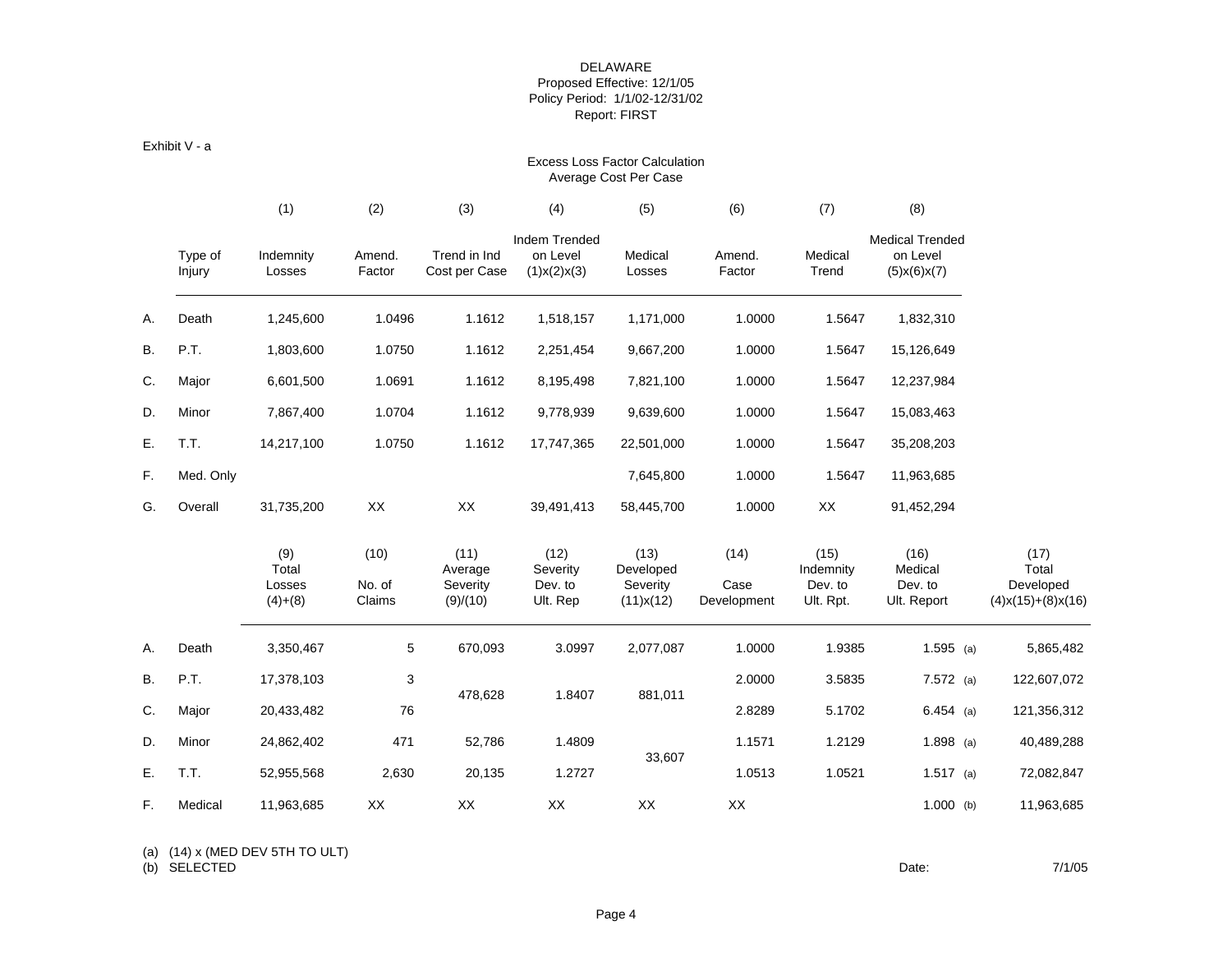## DELAWARE Proposed Effective: 12/1/05 Policy Period: 1/1/01-12/31/01 Report: SECOND

Exhibit V - b

# Excess Loss Factor CalculationAverage Cost Per Case

|           |                   | (1)                                 | (2)                      | (3)                                     | (4)                                      | (5)                                        | (6)                         | (7)                                       | (8)                                                         |                                                               |
|-----------|-------------------|-------------------------------------|--------------------------|-----------------------------------------|------------------------------------------|--------------------------------------------|-----------------------------|-------------------------------------------|-------------------------------------------------------------|---------------------------------------------------------------|
|           | Type of<br>Injury | Indemnity<br>Losses                 | Amend.<br>Factor         | Trend in Ind<br>Cost per Case           | Indem Trended<br>on Level<br>(1)x(2)x(3) | Medical<br>Losses                          | Amend.<br>Factor            | Medical<br>Trend                          | <b>Medical Trended</b><br>on Level<br>$(5)$ x $(6)$ x $(7)$ |                                                               |
| Α.        | Death             | 1,872,500                           | 1.0661                   | 1.2064                                  | 2,408,285                                | 143,400                                    | 1.0000                      | 1.7542                                    | 251,556                                                     |                                                               |
| <b>B.</b> | P.T.              | 941,600                             | 1.1012                   | 1.2064                                  | 1,250,895                                | 1,322,500                                  | 1.0000                      | 1.7542                                    | 2,319,968                                                   |                                                               |
| C.        | Major             | 18,741,600                          | 1.0931                   | 1.2064                                  | 24,714,663                               | 13,684,500                                 | 1.0000                      | 1.7542                                    | 24,005,752                                                  |                                                               |
| D.        | Minor             | 7,671,800                           | 1.0949                   | 1.2064                                  | 10,133,509                               | 8,709,900                                  | 1.0000                      | 1.7542                                    | 15,279,163                                                  |                                                               |
| Ε.        | T.T.              | 15,185,200                          | 1.1012                   | 1.2064                                  | 20,173,203                               | 21,444,300                                 | 1.0000                      | 1.7542                                    | 37,618,222                                                  |                                                               |
| F.        | Med. Only         |                                     |                          |                                         |                                          | 7,756,100                                  | 1.0000                      | 1.7542                                    | 13,605,979                                                  |                                                               |
| G         | Overall           | 44,412,700                          | XX                       | XX                                      | 58,680,555                               | 53,060,700                                 | 1.0000                      | XX                                        | 93,080,640                                                  |                                                               |
|           |                   | (9)<br>Total<br>Losses<br>$(4)+(8)$ | (10)<br>No. of<br>Claims | (11)<br>Average<br>Severity<br>(9)/(10) | (12)<br>Severity<br>Dev. to<br>Ult. Rep  | (13)<br>Developed<br>Severity<br>(11)x(12) | (14)<br>Case<br>Development | (15)<br>Indemnity<br>Dev. to<br>Ult. Rpt. | (16)<br>Medical<br>Dev. to<br>Ult. Report                   | (17)<br>Total<br>Developed<br>$(4)$ x $(15)$ + $(8)$ x $(16)$ |
| Α.        | Death             | 2,659,841                           | 6                        | 443,307                                 | 1.8405                                   | 815,907                                    | 1.0000                      | 1.5239                                    | 1.595 (a)                                                   | 4,071,217                                                     |
| <b>B.</b> | P.T.              | 3,570,863                           | $\overline{2}$           |                                         |                                          |                                            | 3.0000                      | 5.8143                                    | $11.358$ (a)                                                | 33,623,275                                                    |
| C.        | Major             | 48,720,415                          | 180                      | 287,315                                 | 2.3685                                   | 680,506                                    | 1.2444                      | 1.9302                                    | $2.839$ (a)                                                 | 115,856,572                                                   |
| D.        | Minor             | 25,412,672                          | 447                      | 56,852                                  | 1.4476                                   |                                            | 1.0962                      | 1.1967                                    | $1.798$ (a)                                                 | 39,598,705                                                    |
| Е.        | T.T.              | 57,791,425                          | 2,612                    | 22,125                                  | 1.2331                                   | 35,322                                     | 1.0077                      | 0.9743                                    | 1.454 (a)                                                   | 74,351,646                                                    |
| F.        | Medical           | 13,605,979                          | XX                       | XX                                      | XX                                       | XX                                         | XX                          |                                           | $1.000$ (b)                                                 | 13,605,979                                                    |
|           |                   |                                     |                          |                                         |                                          |                                            |                             |                                           |                                                             |                                                               |

(a) (14) x (MED DEV 5TH TO ULT)

(b) SELECTED Date: 7/1/05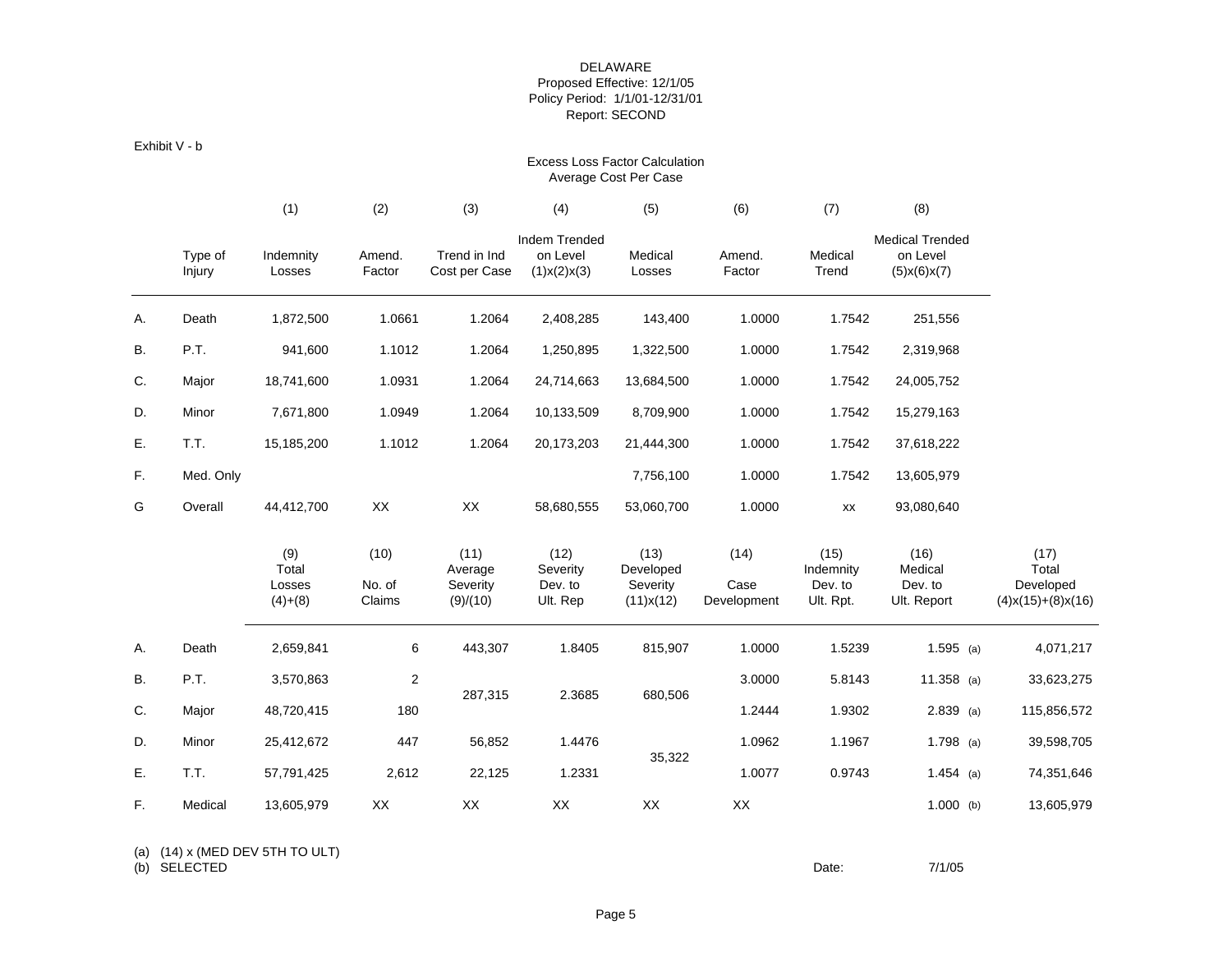# DELAWARE Proposed Effective: 12/1/05 Policy Period: 1/1/00-12/31/00 Report: THIRD

Exhibit V - c

# Excess Loss Factor CalculationAverage Cost Per Case

|     |                   | (1)                                 | (2)                      | (3)                                     | (4)                                      | (5)                                        | (6)                         | (7)                                       | (8)                                                         |                                                               |
|-----|-------------------|-------------------------------------|--------------------------|-----------------------------------------|------------------------------------------|--------------------------------------------|-----------------------------|-------------------------------------------|-------------------------------------------------------------|---------------------------------------------------------------|
|     | Type of<br>Injury | Indemnity<br>Losses                 | Amend.<br>Factor         | Trend in Ind<br>Cost per Case           | Indem Trended<br>on Level<br>(1)x(2)x(3) | Medical<br>Losses                          | Amend.<br>Factor            | Medical<br>Trend                          | <b>Medical Trended</b><br>on Level<br>$(5)$ x $(6)$ x $(7)$ |                                                               |
| А.  | Death             | 797,100                             | 1.0844                   | 1.2533                                  | 1,083,339                                | 9,800                                      | 1.0000                      | 1.9667                                    | 19,273                                                      |                                                               |
| B.  | P.T.              | 935,300                             | 1.1292                   | 1.2533                                  | 1,323,682                                | 354,200                                    | 1.0000                      | 1.9667                                    | 696,593                                                     |                                                               |
| C.  | Major             | 26,784,900                          | 1.1186                   | 1.2533                                  | 37,551,452                               | 18,427,000                                 | 1.0000                      | 1.9667                                    | 36,239,765                                                  |                                                               |
| D.  | Minor             | 7,134,400                           | 1.1211                   | 1.2533                                  | 10,024,522                               | 7,856,500                                  | 1.0000                      | 1.9667                                    | 15,451,116                                                  |                                                               |
| E.  | T.T.              | 15,760,800                          | 1.1292                   | 1.2533                                  | 22,305,451                               | 21,387,400                                 | 1.0000                      | 1.9667                                    | 42,061,885                                                  |                                                               |
| F.  | Med. Only         |                                     |                          |                                         |                                          | 7,448,400                                  | 1.0000                      | 1.9667                                    | 14,648,519                                                  |                                                               |
|     | G. Overall        | 51,412,500                          | XX                       | XX                                      | 72,288,446                               | 55,483,300                                 | 1.0000                      | XX                                        | 109,117,151                                                 |                                                               |
|     |                   | (9)<br>Total<br>Losses<br>$(4)+(8)$ | (10)<br>No. of<br>Claims | (11)<br>Average<br>Severity<br>(9)/(10) | (12)<br>Severity<br>Dev. to<br>Ult. Rep  | (13)<br>Developed<br>Severity<br>(11)x(12) | (14)<br>Case<br>Development | (15)<br>Indemnity<br>Dev. to<br>Ult. Rpt. | (16)<br>Medical<br>Dev. to<br>Ult. Report                   | (17)<br>Total<br>Developed<br>$(4)$ x $(15)$ + $(8)$ x $(16)$ |
| А.  | Death             | 1,102,612                           | $\overline{2}$           | 551,306                                 | 2.0544                                   | 1,132,603                                  | 1.0000                      | 1.8541                                    | 1.595 (a)                                                   | 2,039,359                                                     |
|     | <b>B.</b> P.T.    | 2,020,275                           | 3                        | 310,703                                 | 2.0248                                   |                                            | 2.0000                      | 5.0966                                    | $7.572$ (a)                                                 | 12,020,880                                                    |
| C.  | Major             | 73,791,217                          | 241                      |                                         |                                          | 629,111                                    | 1.0415                      | 1.3937                                    | $2.376$ (a)                                                 | 138,441,140                                                   |
| D.  | Minor             | 25,475,638                          | 485                      | 52,527                                  | 1.5171                                   | 35,222                                     | 1.0577                      | 1.2179                                    | 1.735 (a)                                                   | 39,016,552                                                    |
| E.  | T.T.              | 64,367,336                          | 2,854                    | 22,553                                  | 1.2267                                   |                                            | 1.0032                      | 0.9741                                    | 1.448 (a)                                                   | 82,633,349                                                    |
| F., | Medical           | 14,648,519                          | XX                       | XX                                      | XX                                       | XX                                         |                             |                                           | 1.000 (b)                                                   | 14,648,519                                                    |
|     |                   |                                     |                          |                                         |                                          |                                            |                             |                                           |                                                             |                                                               |

(a) (14) x (MED DEV 5TH TO ULT)

(b) SELECTED Date: 7/1/05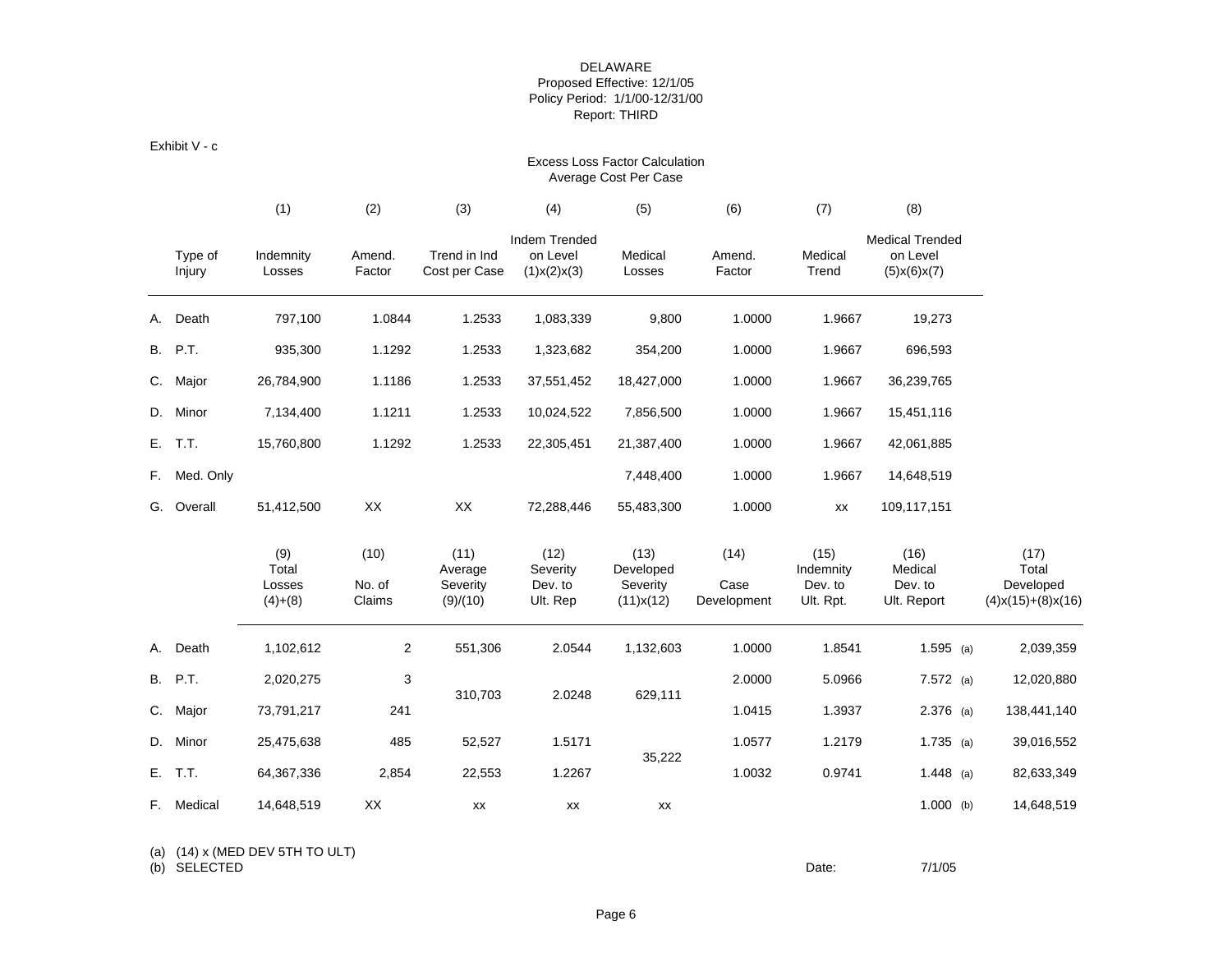### DELAWARE Proposed Effective: 12/1/05 Non-Escalating Fatal Benefits -- Non-Escalating PT/Major Benefits

 $\overline{1}$ 

|                   |                                                                                                                                    |                       |                     |           | Exhibit VII |                  |         |                                |                 |         |
|-------------------|------------------------------------------------------------------------------------------------------------------------------------|-----------------------|---------------------|-----------|-------------|------------------|---------|--------------------------------|-----------------|---------|
|                   |                                                                                                                                    |                       |                     |           |             |                  |         | <b>Combined Injury Weights</b> |                 |         |
| Exhibit VI        |                                                                                                                                    |                       |                     |           |             |                  |         |                                |                 |         |
|                   | Adjusted Average Cost Per Case by Injury Types                                                                                     |                       |                     |           |             | Hazard Group I   |         |                                | Hazard Group II |         |
|                   |                                                                                                                                    |                       |                     |           |             | Total            |         |                                | Total           |         |
|                   | For Each Hazard Group                                                                                                              |                       |                     |           | Type of     | Incurred         | Injury  | Type of                        | Incurred        | Injury  |
|                   |                                                                                                                                    |                       |                     |           | Injury      | Losses           | Weights | Injury                         | Losses          | Weights |
| I. * Injury Type  |                                                                                                                                    | Average Cost Per Case |                     | Indicated | Death       | 11,976           | 0.004   | Death                          | 3,712,578       | 0.008   |
| Fatal             | 670,393                                                                                                                            |                       |                     | 1,258,039 |             |                  |         |                                |                 |         |
|                   |                                                                                                                                    |                       |                     |           | P.T.        | 336,502          | 0.107   | P.T.                           | 64,608,471      | 0.132   |
| P.T. / Major      | 566,261                                                                                                                            |                       |                     | 687,040   | Major       | 1,126,962        | 0.358   | Major                          | 179,938,277     | 0.368   |
|                   |                                                                                                                                    |                       |                     |           | P.T./Major  | 1,463,464        | 0.465   | P.T./Major                     | 244,546,748     | 0.500   |
| Minor/T.T.        | 29,868                                                                                                                             |                       |                     | 34,727    | Minor       | 595,523          | 0.189   | Minor                          | 74,678,550      | 0.153   |
|                   |                                                                                                                                    |                       |                     |           | T.T.        | 916,271          | 0.291   | T.T.                           | 140,418,587     | 0.287   |
|                   |                                                                                                                                    |                       |                     |           | Minor/T.T.  | 1,511,794        | 0.480   | Minor/T.T.                     | 215,097,137     | 0.440   |
|                   |                                                                                                                                    |                       | <b>Hazard Group</b> |           |             |                  |         |                                |                 |         |
| II.** Injury Type |                                                                                                                                    | Ш                     | Ш                   | IV        | Medical     | 160,873          | XX      | Medical                        | 26,222,255      | XX      |
| Fatal             | 467,934                                                                                                                            | 596,650               | 744,807             | 887,600   | Total       | 3,148,107        | XX      | Total                          | 489,578,718     | XX.     |
| P.T./Major        | 481,888                                                                                                                            | 512,466               | 624,020             | 738,404   |             | Hazard Group III |         |                                | Hazard Group IV |         |
| Minor/T.T.        | 29,868                                                                                                                             | 29,868                | 29,868              | 29,868    |             | Total            |         |                                | Total           |         |
|                   |                                                                                                                                    |                       |                     |           | Type of     | Incurred         | Injury  | Type of                        | Incurred        | Injury  |
|                   |                                                                                                                                    |                       |                     |           | Injury      | Losses           | Weights | Injury                         | Losses          | Weights |
| data.             | * States overall developed average cost per case for each stated<br>injury type, based upon latest three available years of U.S.P. |                       |                     |           | Death       | 7,377,252        | 0.017   | Death                          | 874,252         | 0.031   |
|                   |                                                                                                                                    |                       |                     |           | P.T.        | 94,052,436       | 0.222   | P.T.                           | 9,253,817       | 0.326   |
|                   | ** Four sets of factors for each stated type (Exhibit III sections                                                                 |                       |                     |           | Major       | 182,567,856      | 0.431   | Major                          | 12,020,929      | 0.423   |
|                   | B and C) are multiplied by stated injury type average cost per case<br>(Section I) for each hazard group in producing the adjusted |                       |                     |           | P.T./Major  | 276,620,292      | 0.653   | P.T./Major                     | 21,274,746      | 0.749   |
|                   | finite in Continued of this publicity                                                                                              |                       |                     |           | $M = -1$    | $AA$ $00F$ $00F$ | 0.000   | $M_{\rm max}$                  | 0.004777        | 0.074   |

| I. * Injury Type | Average Cost Per Case | Indicated |
|------------------|-----------------------|-----------|
| Fatal            | 670,393               | 1,258,039 |
| P.T. / Major     | 566,261               | 687,040   |
| Minor/T.T.       | 29,868                | 34,727    |

|                   | <b>Hazard Group</b> |         |         |         |  |  |  |  |
|-------------------|---------------------|---------|---------|---------|--|--|--|--|
| II.** Injury Type |                     |         | Ш       | IV      |  |  |  |  |
| Fatal             | 467.934             | 596.650 | 744.807 | 887,600 |  |  |  |  |
| P.T./Major        | 481,888             | 512.466 | 624.020 | 738,404 |  |  |  |  |
| Minor/T.T.        | 29,868              | 29,868  | 29,868  | 29,868  |  |  |  |  |

\*\* For figures in Section II of this exhibit.

Date: 7/1/05

|             |                                                          |                     |         |                |            | Hazard Group I   |         |            | Hazard Group II |         |
|-------------|----------------------------------------------------------|---------------------|---------|----------------|------------|------------------|---------|------------|-----------------|---------|
|             | verage Cost Per Case by Injury Types                     |                     |         |                |            | Total            |         |            | Total           |         |
| azard Group |                                                          |                     |         |                | Type of    | Incurred         | Injury  | Type of    | Incurred        | Injury  |
|             |                                                          |                     |         |                | Injury     | Losses           | Weights | Injury     | Losses          | Weights |
|             | Average Cost Per Case                                    |                     |         | Indicated      |            |                  |         |            |                 |         |
|             |                                                          |                     |         |                | Death      | 11,976           | 0.004   | Death      | 3,712,578       | 0.008   |
|             | 670,393                                                  |                     |         | 1,258,039      |            |                  |         |            |                 |         |
|             |                                                          |                     |         |                | P.T.       | 336,502          | 0.107   | P.T.       | 64,608,471      | 0.132   |
|             | 566,261                                                  |                     |         | 687,040        | Major      | 1,126,962        | 0.358   | Major      | 179,938,277     | 0.368   |
|             |                                                          |                     |         |                | P.T./Major | 1,463,464        | 0.465   | P.T./Major | 244,546,748     | 0.500   |
|             | 29,868                                                   |                     |         | 34,727         |            |                  |         |            |                 |         |
|             |                                                          |                     |         |                | Minor      | 595,523          | 0.189   | Minor      | 74,678,550      | 0.153   |
|             |                                                          |                     |         |                | T.T.       | 916,271          | 0.291   | T.T.       | 140,418,587     | 0.287   |
|             |                                                          |                     |         |                | Minor/T.T. | 1,511,794        | 0.480   | Minor/T.T. | 215,097,137     | 0.440   |
|             |                                                          | <b>Hazard Group</b> |         |                |            |                  |         |            |                 |         |
|             |                                                          |                     | Ш       | $\overline{N}$ | Medical    | 160,873          | XX      | Medical    | 26,222,255      | XX      |
|             | 467,934                                                  | 596,650             | 744,807 | 887,600        | Total      | 3,148,107        | XX      | Total      | 489,578,718     | XX      |
|             | 481,888                                                  | 512,466             | 624,020 | 738,404        |            | Hazard Group III |         |            | Hazard Group IV |         |
|             | 29,868                                                   | 29,868              | 29,868  | 29,868         |            | Total            |         |            | Total           |         |
|             |                                                          |                     |         |                | Type of    | Incurred         | Injury  | Type of    | Incurred        | Injury  |
|             |                                                          |                     |         |                | Injury     | Losses           | Weights | Injury     | Losses          | Weights |
|             | all developed average cost per case for each stated      |                     |         |                |            |                  |         |            |                 |         |
|             | based upon latest three available years of U.S.P.        |                     |         |                | Death      | 7,377,252        | 0.017   | Death      | 874,252         | 0.031   |
|             |                                                          |                     |         |                | P.T.       | 94,052,436       | 0.222   | P.T.       | 9,253,817       | 0.326   |
|             | f factors for each stated type (Exhibit III sections     |                     |         |                | Major      | 182,567,856      | 0.431   | Major      | 12,020,929      | 0.423   |
|             | e multiplied by stated injury type average cost per case |                     |         |                | P.T./Major | 276,620,292      | 0.653   | P.T./Major | 21,274,746      | 0.749   |
|             | or each hazard group in producing the adjusted           |                     |         |                |            |                  |         |            |                 |         |
|             | ection II of this exhibit.                               |                     |         |                | Minor      | 41,805,695       | 0.099   | Minor      | 2,024,777       | 0.071   |
|             |                                                          |                     |         |                | T.T.       | 84,067,898       | 0.199   | T.T.       | 3,665,085       | 0.129   |
|             |                                                          |                     |         |                | Minor/T.T. | 125,873,593      | 0.298   | Minor/T.T. | 5,689,862       | 0.200   |
|             |                                                          |                     |         |                |            |                  |         |            |                 |         |
|             |                                                          |                     |         |                | Medical    | 13,272,000       | XX      | Medical    | 563,055         | XX      |
|             |                                                          |                     |         |                | Total      | 423,143,137      | XX      | Total      | 28,401,915      | XX      |

 For each hazard group the following procedure is utilized to obtain the distribution of losses The percentage of losses by injury type (Exhibit II) is multiplied by the corresponding injury type total incurred losses to achieve combined injury weights

|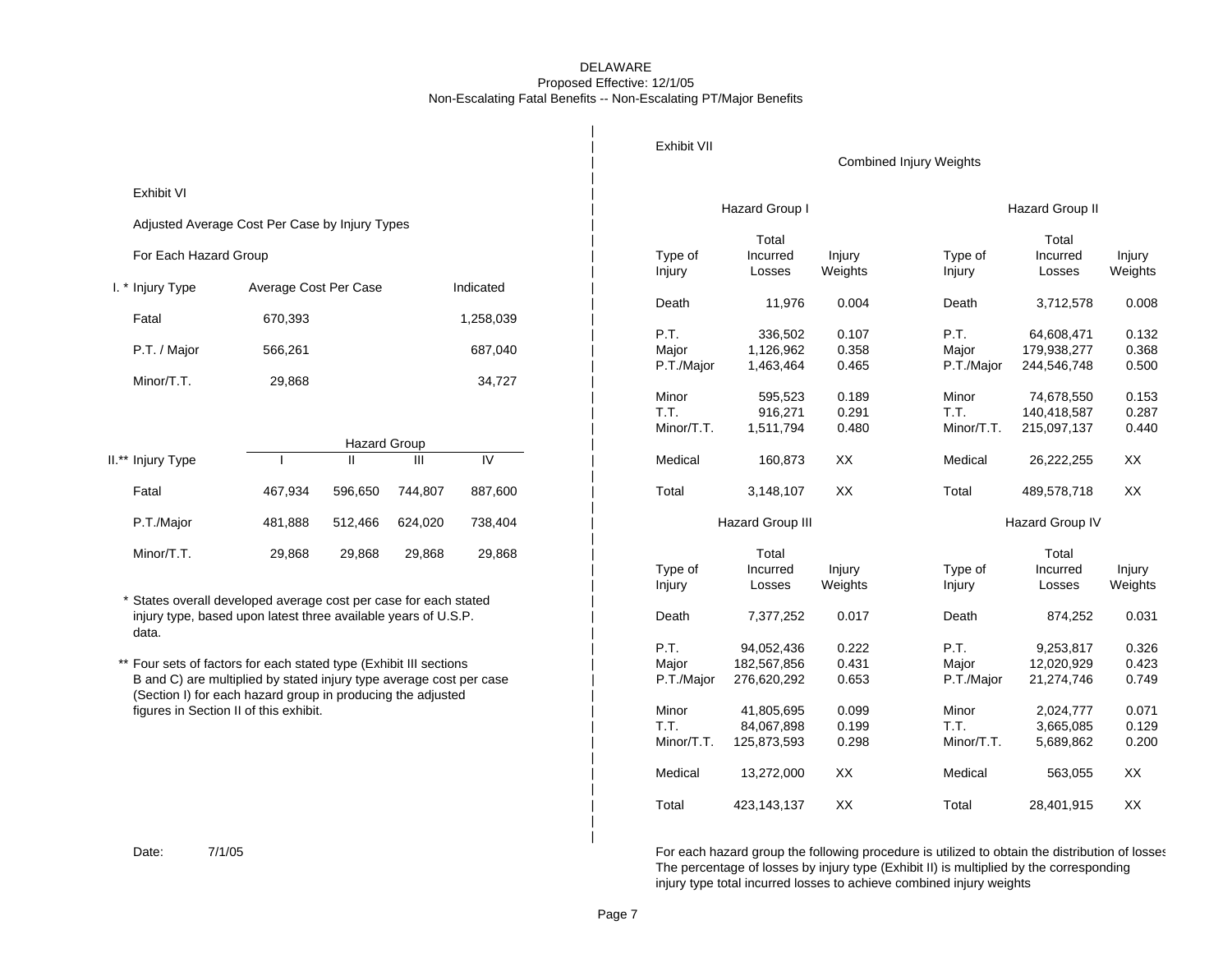#### DELAWARE Proposed Effective: 12/1/05 Non-Escalating Fatal Benefits -- Non-Escalating PT/Major Benefits Excess Loss Factors Calculation Hazard Group I

|              |              |       | <b>DEATH</b>  |                |              |       | P.T./MAJOR    |                |              |       | MINOR/T.T.    |               |               |        |               |               |              |
|--------------|--------------|-------|---------------|----------------|--------------|-------|---------------|----------------|--------------|-------|---------------|---------------|---------------|--------|---------------|---------------|--------------|
|              |              |       |               |                |              |       |               |                |              |       |               |               | (1)           | (2)    | (3)           | (4)           | (5)          |
|              | <b>RATIO</b> |       |               | <b>EXCESS</b>  | <b>RATIO</b> |       |               | <b>EXCESS</b>  | <b>RATIO</b> |       |               | <b>EXCESS</b> | AVERAGE       | P.L.R. | IND.          |               | <b>FINAL</b> |
| <b>LOSS</b>  | TO AVE.      | INJ.  | <b>EXCESS</b> | <b>RATIO X</b> | TO AVE.      | INJ.  | <b>EXCESS</b> | <b>RATIO X</b> | TO AVE.      | INJ.  | <b>EXCESS</b> | RATIO X       | <b>EXCESS</b> | EXCL.  | <b>ELF</b>    | <b>FLAT</b>   | <b>ELF</b>   |
| <b>LIMIT</b> | /1.1         | WGT.  | <b>RATIO</b>  | INJ. WT.       | /1.1         | WGT.  | <b>RATIO</b>  | INJ. WT.       | /1.1         | WGT.  | <b>RATIO</b>  | INJ. WT.      | <b>RATIO</b>  | ASSES. | $(1)$ * $(2)$ | <b>FACTOR</b> | $(3) + (4)$  |
| \$10,000     | 0.02         | 0.004 | 0.981         | 0.004          | 0.02         | 0.465 | 0.980         | 0.456          | 0.30         | 0.480 | 0.789         | 0.379         | 0.839         | 0.864  | 0.725         | 0.005         | 0.730        |
| \$15,000     | 0.03         |       | 0.972         | 0.004          | 0.03         |       | 0.970         | 0.451          | 0.46         |       | 0.709         | 0.340         | 0.795         |        | 0.687         | 0.005         | 0.692        |
| \$20,000     | 0.04         |       | 0.964         | 0.004          | 0.04         |       | 0.960         | 0.446          | 0.61         |       | 0.644         | 0.309         | 0.759         |        | 0.656         | 0.005         | 0.661        |
| \$25,000     | 0.05         |       | 0.955         | 0.004          | 0.05         |       | 0.950         | 0.442          | 0.76         |       | 0.589         | 0.283         | 0.729         |        | 0.630         | 0.005         | 0.635        |
| \$30,000     | 0.06         |       | 0.947         | 0.004          | 0.06         |       | 0.940         | 0.437          | 0.91         |       | 0.540         | 0.259         | 0.700         |        | 0.605         | 0.005         | 0.610        |
| \$35,000     | 0.07         |       | 0.938         | 0.004          | 0.07         |       | 0.930         | 0.432          | 1.07         |       | 0.494         | 0.237         | 0.673         |        | 0.581         | 0.005         | 0.586        |
| \$40,000     | 0.08         |       | 0.930         | 0.004          | 0.08         |       | 0.920         | 0.428          | 1.22         |       | 0.455         | 0.218         | 0.650         |        | 0.562         | 0.005         | 0.567        |
| \$50,000     | 0.10         |       | 0.915         | 0.004          | 0.09         |       | 0.910         | 0.423          | 1.52         |       | 0.390         | 0.187         | 0.614         |        | 0.530         | 0.005         | 0.535        |
| \$75,000     | 0.15         |       | 0.877         | 0.004          | 0.14         |       | 0.860         | 0.400          | 2.28         |       | 0.272         | 0.131         | 0.535         |        | 0.462         | 0.005         | 0.467        |
| \$100,000    | 0.19         |       | 0.849         | 0.003          | 0.19         |       | 0.810         | 0.377          | 3.04         |       | 0.196         | 0.094         | 0.474         |        | 0.410         | 0.005         | 0.415        |
| \$125,000    | 0.24         |       | 0.816         | 0.003          | 0.24         |       | 0.760         | 0.353          | 3.80         |       | 0.144         | 0.069         | 0.425         |        | 0.367         | 0.005         | 0.372        |
| \$150,000    | 0.29         |       | 0.784         | 0.003          | 0.28         |       | 0.720         | 0.335          | 4.57         |       | 0.108         | 0.052         | 0.390         |        | 0.337         | 0.005         | 0.342        |
| \$175,000    | 0.34         |       | 0.754         | 0.003          | 0.33         |       | 0.672         | 0.312          | 5.33         |       | 0.082         | 0.039         | 0.354         |        | 0.306         | 0.005         | 0.311        |
| \$200,000    | 0.39         |       | 0.726         | 0.003          | 0.38         |       | 0.628         | 0.292          | 6.09         |       | 0.063         | 0.030         | 0.325         |        | 0.281         | 0.005         | 0.286        |
| \$225,000    | 0.44         |       | 0.699         | 0.003          | 0.42         |       | 0.596         | 0.277          | 6.85         |       | 0.049         | 0.024         | 0.304         |        | 0.263         | 0.005         | 0.268        |
| \$250,000    | 0.49         |       | 0.673         | 0.003          | 0.47         |       | 0.559         | 0.260          | 7.61         |       | 0.039         | 0.019         | 0.282         |        | 0.244         | 0.005         | 0.249        |
| \$275,000    | 0.53         |       | 0.654         | 0.003          | 0.52         |       | 0.527         | 0.245          | 8.37         |       | 0.031         | 0.015         | 0.263         |        | 0.227         | 0.005         | 0.232        |
| \$300,000    | 0.58         |       | 0.630         | 0.003          | 0.57         |       | 0.497         | 0.231          | 9.13         |       | 0.025         | 0.012         | 0.246         |        | 0.213         | 0.005         | 0.218        |
| \$325,000    | 0.63         |       | 0.608         | 0.002          | 0.61         |       | 0.476         | 0.221          | 9.89         |       | 0.020         | 0.010         | 0.233         |        | 0.201         | 0.005         | 0.206        |
| \$350,000    | 0.68         |       | 0.586         | 0.002          | 0.66         |       | 0.451         | 0.210          | 10.65        |       | 0.016         | 0.008         | 0.220         |        | 0.190         | 0.005         | 0.195        |
| \$375,000    | 0.73         |       | 0.565         | 0.002          | 0.71         |       | 0.429         | 0.199          | 11.41        |       | 0.013         | 0.006         | 0.207         |        | 0.179         | 0.005         | 0.184        |
| \$400,000    | 0.78         |       | 0.545         | 0.002          | 0.75         |       | 0.413         | 0.192          | 12.17        |       | 0.011         | 0.005         | 0.199         |        | 0.172         | 0.005         | 0.177        |
| \$425,000    | 0.83         |       | 0.526         | 0.002          | 0.80         |       | 0.395         | 0.184          | 12.94        |       | 0.009         | 0.004         | 0.190         |        | 0.164         | 0.005         | 0.169        |
| \$450,000    | 0.87         |       | 0.512         | 0.002          | 0.85         |       | 0.378         | 0.176          | 13.70        |       | 0.007         | 0.003         | 0.181         |        | 0.156         | 0.005         | 0.161        |
| \$475,000    | 0.92         |       | 0.494         | 0.002          | 0.90         |       | 0.362         | 0.168          | 14.46        |       | 0.006         | 0.003         | 0.173         |        | 0.149         | 0.005         | 0.154        |
| \$500,000    | 0.97         |       | 0.477         | 0.002          | 0.94         |       | 0.351         | 0.163          | 15.22        |       | 0.005         | 0.0024        | 0.167         |        | 0.144         | 0.005         | 0.149        |
| \$600,000    | 1.17         |       | 0.415         | 0.002          | 1.13         |       | 0.305         | 0.142          | 18.26        |       | 0.002         | 0.0010        | 0.145         |        | 0.125         | 0.005         | 0.130        |
| \$700,000    | 1.36         |       | 0.365         | 0.001          | 1.32         |       | 0.271         | 0.126          | 21.31        |       | 0.001         | 0.0005        | 0.128         |        | 0.111         | 0.005         | 0.116        |
| \$800,000    | 1.55         |       | 0.321         | 0.001          | 1.51         |       | 0.244         | 0.113          | 24.35        |       | 0.001         | 0.0005        | 0.115         |        | 0.099         | 0.005         | 0.104        |
| \$900,000    | 1.75         |       | 0.281         | 0.001          | 1.70         |       | 0.222         | 0.103          | 27.39        |       | 0.000         | 0.0000        | 0.104         |        | 0.090         | 0.005         | 0.095        |
| \$1,000,000  | 1.94         |       | 0.248         | 0.001          | 1.89         |       | 0.204         | 0.0949         | 30.44        |       | 0.000         | 0.0000        | 0.0959        |        | 0.0829        | 0.0050        | 0.0879       |
| \$1,600,000  | 3.11         |       | 0.117         | 0.0005         | 3.02         |       | 0.139         | 0.0646         | 48.70        |       | 0.000         | 0.0000        | 0.0651        |        | 0.0562        | 0.0050        | 0.0612       |
| \$2,000,000  | 3.89         |       | 0.072         | 0.0003         | 3.77         |       | 0.116         | 0.0539         | 60.87        |       | 0.000         | 0.0000        | 0.0542        |        | 0.0468        | 0.0050        | 0.0518       |
| \$3,000,000  | 5.83         |       | 0.022         | 0.0001         | 5.66         |       | 0.083         | 0.0386         | 91.31        |       | 0.000         | 0.0000        | 0.0387        |        | 0.0334        | 0.0050        | 0.0384       |
| \$4,000,000  | 7.77         |       | 0.007         | 0.0000         | 7.55         |       | 0.066         | 0.0307         | 121.75       |       | 0.000         | 0.0000        | 0.0307        |        | 0.0265        | 0.0050        | 0.0315       |
| \$5,000,000  | 9.71         |       | 0.002         | 0.0000         | 9.43         |       | 0.055         | 0.0256         | 152.18       |       | 0.000         | 0.0000        | 0.0256        |        | 0.0221        | 0.0050        | 0.0271       |
| \$6,000,000  | 11.66        |       | 0.001         | 0.0000         | 11.32        |       | 0.047         | 0.0219         | 182.62       |       | 0.000         | 0.0000        | 0.0219        |        | 0.0189        | 0.0050        | 0.0239       |
| \$7,000,000  | 13.60        |       | 0.000         | 0.0000         | 13.21        |       | 0.041         | 0.0191         | 213.06       |       | 0.000         | 0.0000        | 0.0191        |        | 0.0165        | 0.0050        | 0.0215       |
| \$8,000,000  | 15.54        |       | 0.000         | 0.0000         | 15.09        |       | 0.037         | 0.0172         | 243.50       |       | 0.000         | 0.0000        | 0.0172        |        | 0.0149        | 0.0050        | 0.0199       |
| \$9,000,000  | 17.48        |       | 0.000         | 0.0000         | 16.98        |       | 0.034         | 0.0158         | 273.93       |       | 0.000         | 0.0000        | 0.0158        |        | 0.0137        | 0.0050        | 0.0187       |
| \$10,000,000 | 19.43        |       | 0.000         | 0.0000         | 18.87        |       | 0.031         | 0.0144         | 304.37       |       | 0.000         | 0.0000        | 0.0144        |        | 0.0124        | 0.0050        | 0.0174       |
|              |              |       |               |                |              |       |               |                |              |       |               |               |               |        |               |               |              |

Death Average Cost Per Case \$467,934 \$467,934 Target Cost Ratio \$1,000 \$644 \$67,934 \$167,934 Date:<br>P.T./Major Average Cost Per Case \$481,888 \$681,888 \$69,936 \$169,936 \$69,936 \$69,936 \$69,936 \$69,936 \$69,936 \$6 P.T./Major Average Cost Per Case \$481,888 \$481,888 Minor/T.T. Average Cost Per Case \$29,868

Exhibit VIII-a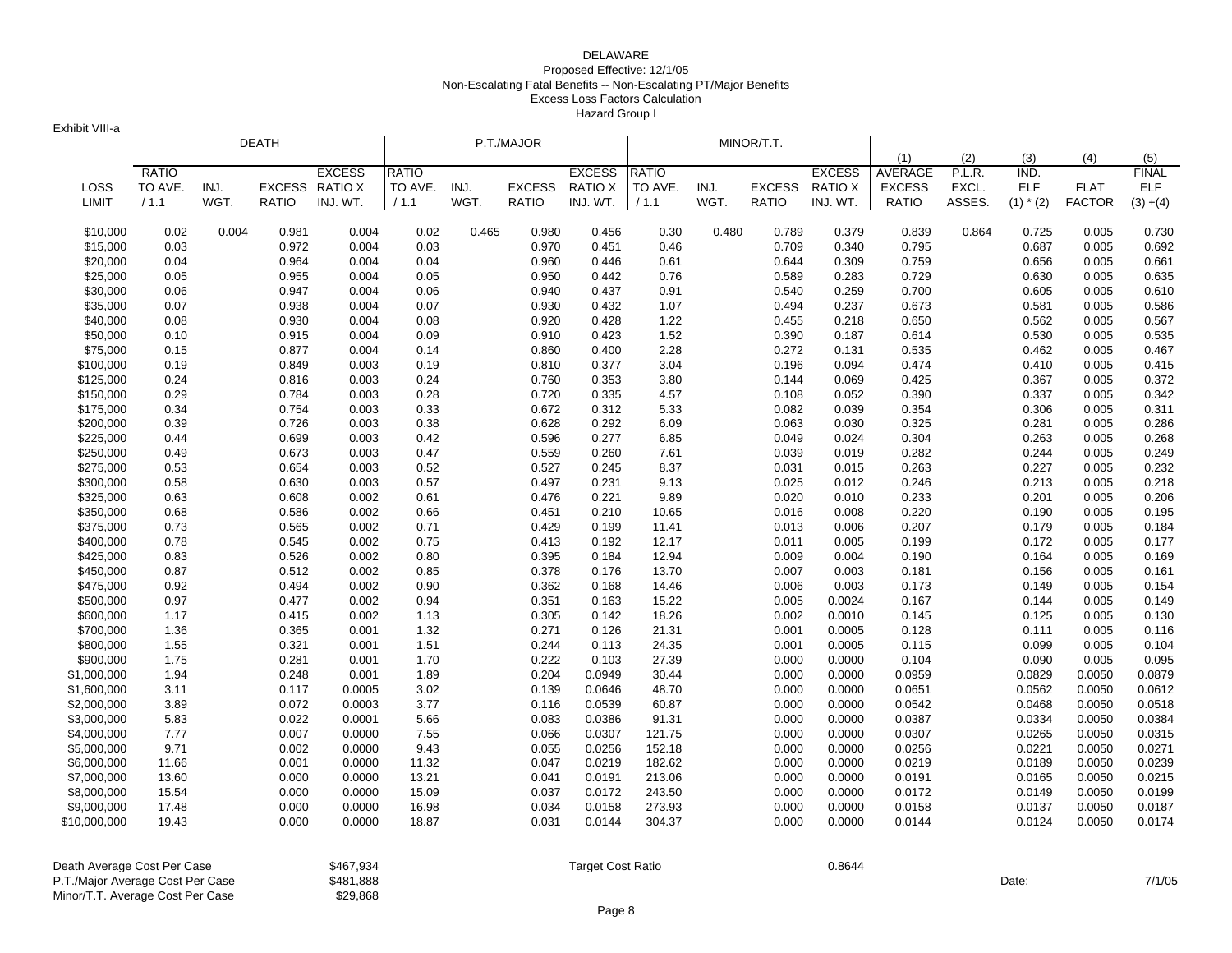### DELAWARE Proposed Effective: 12/1/05 Non-Escalating Fatal Benefits -- Non-Escalating PT/Major Benefits Excess Loss Factors Calculation Hazard Group II

Exhibit VIII-b

|                        |              |       | <b>DEATH</b>   |                       | P.T./MAJOR   |       |                |                |                |       | MINOR/T.T.     |                |                |        |                |                |                |
|------------------------|--------------|-------|----------------|-----------------------|--------------|-------|----------------|----------------|----------------|-------|----------------|----------------|----------------|--------|----------------|----------------|----------------|
|                        |              |       |                |                       |              |       |                |                |                |       |                |                | (1)            | (2)    | (3)            | (4)            | (5)            |
|                        | <b>RATIO</b> |       |                | <b>EXCESS</b>         | <b>RATIO</b> |       |                | <b>EXCESS</b>  | <b>RATIO</b>   |       |                | <b>EXCESS</b>  | <b>AVERAGE</b> | P.L.R. | IND.           |                | <b>FINAL</b>   |
| LOSS                   | TO AVE.      | INJ.  |                | <b>EXCESS RATIO X</b> | TO AVE.      | INJ.  | <b>EXCESS</b>  | <b>RATIO X</b> | TO AVE.        | INJ.  | <b>EXCESS</b>  | <b>RATIO X</b> | <b>EXCESS</b>  | EXCL.  | <b>ELF</b>     | <b>FLAT</b>    | <b>ELF</b>     |
| LIMIT                  | /1.1         | WGT.  | <b>RATIO</b>   | INJ. WT.              | /1.1         | WGT.  | <b>RATIO</b>   | INJ. WT.       | 1/1.1          | WGT.  | <b>RATIO</b>   | INJ. WT.       | <b>RATIO</b>   | ASSES. | $(1)$ * $(2)$  | <b>FACTOR</b>  | $(3) + (4)$    |
| \$10,000               | 0.02         | 0.008 | 0.981          | 0.008                 | 0.02         | 0.500 | 0.980          | 0.490          | 0.30           | 0.440 | 0.789          | 0.347          | 0.845          | 0.8640 | 0.730          | 0.005          | 0.735          |
| \$15,000               | 0.02         |       | 0.981          | 0.008                 | 0.03         |       | 0.970          | 0.485          | 0.46           |       | 0.709          | 0.312          | 0.805          |        | 0.696          | 0.005          | 0.701          |
| \$20,000               | 0.03         |       | 0.972          | 0.008                 | 0.04         |       | 0.960          | 0.480          | 0.61           |       | 0.644          | 0.283          | 0.771          |        | 0.666          | 0.005          | 0.671          |
| \$25,000               | 0.04         |       | 0.964          | 0.008                 | 0.04         |       | 0.960          | 0.480          | 0.76           |       | 0.589          | 0.259          | 0.747          |        | 0.645          | 0.005          | 0.650          |
| \$30,000               | 0.05         |       | 0.955          | 0.008                 | 0.05         |       | 0.950          | 0.475          | 0.91           |       | 0.540          | 0.238          | 0.721          |        | 0.623          | 0.005          | 0.628          |
| \$35,000               | 0.05         |       | 0.955          | 0.008                 | 0.06         |       | 0.940          | 0.470          | 1.07           |       | 0.494          | 0.217          | 0.695          |        | 0.600          | 0.005          | 0.605          |
| \$40,000               | 0.06         |       | 0.947          | 0.008                 | 0.07         |       | 0.930          | 0.465          | 1.22           |       | 0.455          | 0.200          | 0.673          |        | 0.581          | 0.005          | 0.586          |
| \$50,000               | 0.08         |       | 0.930          | 0.007                 | 0.09         |       | 0.910          | 0.455          | 1.52           |       | 0.390          | 0.172          | 0.634          |        | 0.548          | 0.005          | 0.553          |
| \$75,000               | 0.11         |       | 0.907          | 0.007                 | 0.13         |       | 0.870          | 0.435          | 2.28           |       | 0.272          | 0.120          | 0.562          |        | 0.486          | 0.005          | 0.491          |
| \$100,000              | 0.15         |       | 0.877          | 0.007                 | 0.18         |       | 0.820          | 0.410          | 3.04           |       | 0.196          | 0.086          | 0.503          |        | 0.435          | 0.005          | 0.440          |
| \$125,000              | 0.19         |       | 0.849          | 0.007                 | 0.22         |       | 0.780          | 0.390          | 3.80           |       | 0.144          | 0.063          | 0.460          |        | 0.397          | 0.005          | 0.402          |
| \$150,000              | 0.23         |       | 0.822          | 0.007                 | 0.27         |       | 0.730          | 0.365          | 4.57           |       | 0.108          | 0.048          | 0.420          |        | 0.363          | 0.005          | 0.368          |
| \$175,000              | 0.27         |       | 0.797          | 0.006                 | 0.31         |       | 0.691          | 0.346          | 5.33           |       | 0.082          | 0.036          | 0.388          |        | 0.335          | 0.005          | 0.340          |
| \$200,000              | 0.30         |       | 0.778          | 0.006                 | 0.35         |       | 0.654          | 0.327          | 6.09           |       | 0.063          | 0.028          | 0.361          |        | 0.312          | 0.005          | 0.317          |
| \$225,000              | 0.34         |       | 0.754          | 0.006                 | 0.40         |       | 0.612          | 0.306          | 6.85           |       | 0.049          | 0.022          | 0.334          |        | 0.289          | 0.005          | 0.294          |
| \$250,000              | 0.38         |       | 0.732          | 0.006                 | 0.44         |       | 0.581          | 0.291          | 7.61           |       | 0.039          | 0.017          | 0.314          |        | 0.271          | 0.005          | 0.276          |
| \$275,000              | 0.42         |       | 0.710          | 0.006                 | 0.49         |       | 0.546          | 0.273          | 8.37           |       | 0.031          | 0.014          | 0.293          |        | 0.253          | 0.005          | 0.258          |
| \$300,000              | 0.46         |       | 0.689          | 0.006                 | 0.53         |       | 0.520          | 0.260          | 9.13           |       | 0.025          | 0.011          | 0.277          |        | 0.239          | 0.005          | 0.244          |
| \$325,000              | 0.50         |       | 0.668          | 0.005                 | 0.58         |       | 0.491          | 0.246          | 9.89           |       | 0.020          | 0.009          | 0.260          |        | 0.225          | 0.005          | 0.230          |
| \$350,000<br>\$375,000 | 0.53         |       | 0.654<br>0.635 | 0.005                 | 0.62         |       | 0.471          | 0.236          | 10.65          |       | 0.016          | 0.007          | 0.248          |        | 0.214<br>0.203 | 0.005          | 0.219<br>0.208 |
|                        | 0.57         |       |                | 0.005                 | 0.67         |       | 0.447          | 0.224          | 11.41          |       | 0.013          | 0.006          | 0.235          |        |                | 0.005          |                |
| \$400,000<br>\$425,000 | 0.61<br>0.65 |       | 0.616<br>0.599 | 0.005<br>0.005        | 0.71         |       | 0.429          | 0.215<br>0.207 | 12.17<br>12.94 |       | 0.011          | 0.005          | 0.225<br>0.216 |        | 0.194<br>0.187 | 0.005          | 0.199<br>0.192 |
| \$450,000              | 0.69         |       | 0.582          | 0.005                 | 0.75<br>0.80 |       | 0.413<br>0.395 | 0.198          | 13.70          |       | 0.009<br>0.007 | 0.004<br>0.003 | 0.206          |        | 0.178          | 0.005<br>0.005 | 0.183          |
| \$475,000              | 0.72         |       | 0.569          | 0.005                 | 0.84         |       | 0.381          | 0.191          | 14.46          |       | 0.006          | 0.003          | 0.199          |        | 0.172          | 0.005          | 0.177          |
| \$500,000              | 0.76         |       | 0.553          | 0.004                 | 0.89         |       | 0.365          | 0.183          | 15.22          |       | 0.005          | 0.002          | 0.189          |        | 0.163          | 0.005          | 0.168          |
| \$600,000              | 0.91         |       | 0.498          | 0.004                 | 1.06         |       | 0.321          | 0.161          | 18.26          |       | 0.002          | 0.001          | 0.166          |        | 0.143          | 0.005          | 0.148          |
| \$700,000              | 1.07         |       | 0.445          | 0.004                 | 1.24         |       | 0.284          | 0.142          | 21.31          |       | 0.001          | 0.000          | 0.146          |        | 0.126          | 0.005          | 0.131          |
| \$800,000              | 1.22         |       | 0.401          | 0.003                 | 1.42         |       | 0.256          | 0.128          | 24.35          |       | 0.001          | 0.000          | 0.131          |        | 0.113          | 0.005          | 0.118          |
| \$900,000              | 1.37         |       | 0.363          | 0.003                 | 1.60         |       | 0.233          | 0.117          | 27.39          |       | 0.000          | 0.000          | 0.120          |        | 0.104          | 0.005          | 0.109          |
| \$1,000,000            | 1.52         |       | 0.328          | 0.0026                | 1.77         |       | 0.215          | 0.1075         | 30.44          |       | 0.000          | 0.0000         | 0.1101         |        | 0.0951         | 0.0050         | 0.1001         |
| \$1,600,000            | 2.44         |       | 0.180          | 0.0014                | 2.84         |       | 0.146          | 0.0730         | 48.70          |       | 0.000          | 0.0000         | 0.0744         |        | 0.0643         | 0.0050         | 0.0693         |
| \$2,000,000            | 3.05         |       | 0.122          | 0.0010                | 3.55         |       | 0.122          | 0.0610         | 60.87          |       | 0.000          | 0.0000         | 0.0620         |        | 0.0536         | 0.0050         | 0.0586         |
| \$3,000,000            | 4.57         |       | 0.048          | 0.0004                | 5.32         |       | 0.088          | 0.0440         | 91.31          |       | 0.000          | 0.0000         | 0.0444         |        | 0.0384         | 0.0050         | 0.0434         |
| \$4,000,000            | 6.09         |       | 0.019          | 0.0002                | 7.10         |       | 0.069          | 0.0345         | 121.75         |       | 0.000          | 0.0000         | 0.0347         |        | 0.0300         | 0.0050         | 0.0350         |
| \$5,000,000            | 7.62         |       | 0.008          | 0.0001                | 8.87         |       | 0.058          | 0.0290         | 152.18         |       | 0.000          | 0.0000         | 0.0291         |        | 0.0251         | 0.0050         | 0.0301         |
| \$6,000,000            | 9.14         |       | 0.003          | 0.0000                | 10.64        |       | 0.050          | 0.0250         | 182.62         |       | 0.000          | 0.0000         | 0.0250         |        | 0.0216         | 0.0050         | 0.0266         |
| \$7,000,000            | 10.67        |       | 0.001          | 0.0000                | 12.42        |       | 0.044          | 0.0220         | 213.06         |       | 0.000          | 0.0000         | 0.0220         |        | 0.0190         | 0.0050         | 0.0240         |
| \$8,000,000            | 12.19        |       | 0.001          | 0.0000                | 14.19        |       | 0.039          | 0.0195         | 243.50         |       | 0.000          | 0.0000         | 0.0195         |        | 0.0168         | 0.0050         | 0.0218         |
| \$9,000,000            | 13.71        |       | 0.000          | 0.0000                | 15.97        |       | 0.035          | 0.0175         | 273.93         |       | 0.000          | 0.0000         | 0.0175         |        | 0.0151         | 0.0050         | 0.0201         |
| \$10,000,000           | 15.24        |       | 0.000          | 0.0000                | 17.74        |       | 0.033          | 0.0165         | 304.37         |       | 0.000          | 0.0000         | 0.0165         |        | 0.0143         | 0.0050         | 0.0193         |
|                        |              |       |                |                       |              |       |                |                |                |       |                |                |                |        |                |                |                |

Death Average Cost Per Case **\$596,650** \$596,650 Target Cost Ratio **Target Cost Ratio** 0.8644 P.T./Major Average Cost Per Case \$512,466 \$512,466 \$512,466 \$512,466 Date: \$512,466 Date: \$512,466 Date: \$512,466 Minor/T.T. Average Cost Per Case \$29,868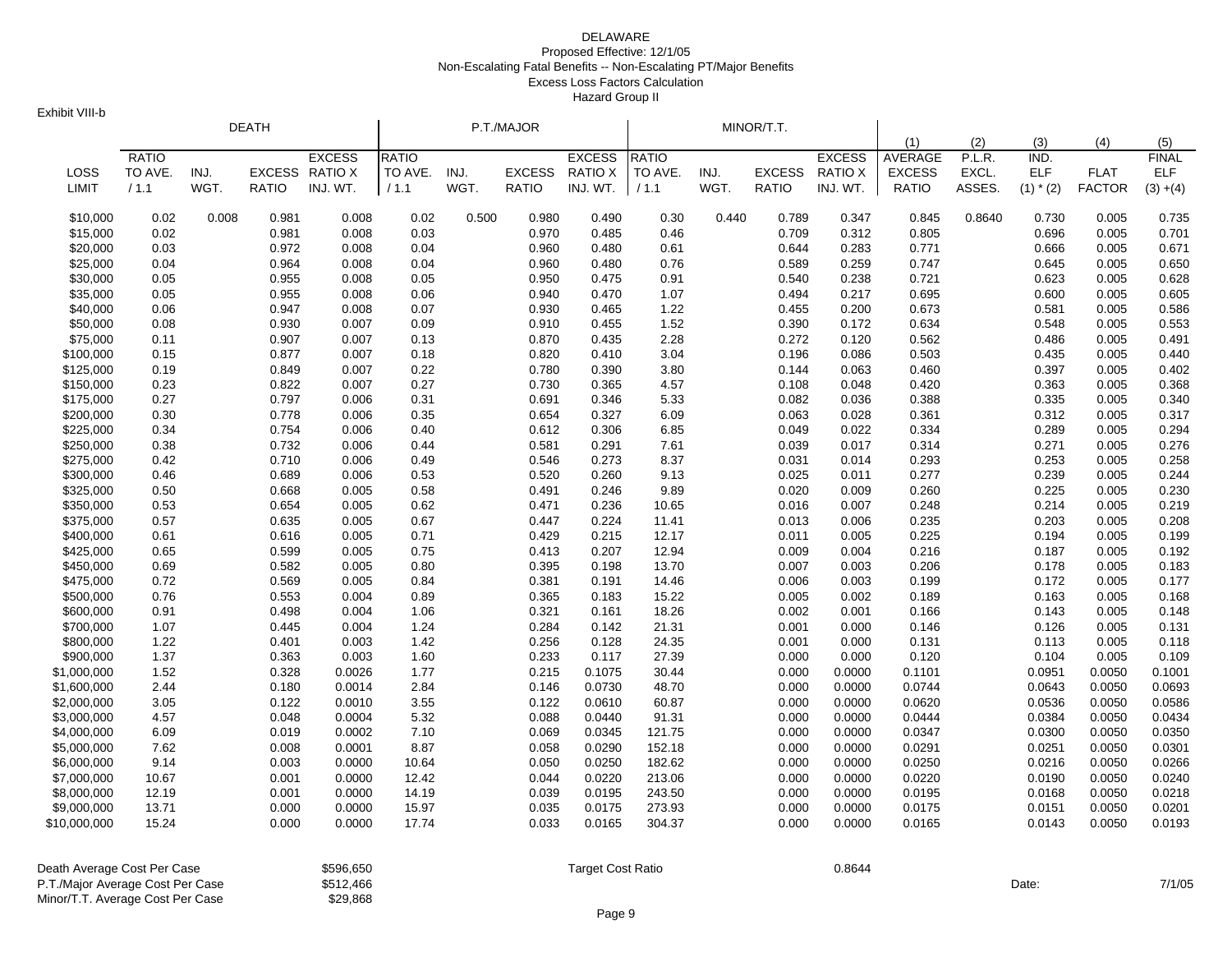### DELAWARE Proposed Effective: 12/1/05 Non-Escalating Fatal Benefits -- Non-Escalating PT/Major Benefits Excess Loss Factors Calculation Hazard Group III

Exhibit VIII-c

|                            |              |       | <b>DEATH</b>   |                  |              |       | P.T./MAJOR     |                  |                  |       | MINOR/T.T.     |                  |                  |        |                  |                  |                  |
|----------------------------|--------------|-------|----------------|------------------|--------------|-------|----------------|------------------|------------------|-------|----------------|------------------|------------------|--------|------------------|------------------|------------------|
|                            |              |       |                |                  |              |       |                |                  |                  |       |                |                  | (1)              | (2)    | (3)              | (4)              | (5)              |
|                            | <b>RATIO</b> |       |                | <b>EXCESS</b>    | <b>RATIO</b> |       |                | <b>EXCESS</b>    | <b>RATIO</b>     |       |                | <b>EXCESS</b>    | <b>AVERAGE</b>   | P.L.R. | IND.             |                  | <b>FINAL</b>     |
| <b>LOSS</b>                | TO AVE.      | INJ.  |                | EXCESS RATIO X   | TO AVE.      | INJ.  | <b>EXCESS</b>  | <b>RATIO X</b>   | TO AVE.          | INJ.  | <b>EXCESS</b>  | <b>RATIO X</b>   | <b>EXCESS</b>    | EXCL.  | <b>ELF</b>       | <b>FLAT</b>      | <b>ELF</b>       |
| <b>LIMIT</b>               | /1.1         | WGT.  | <b>RATIO</b>   | INJ. WT.         | /1.1         | WGT.  | <b>RATIO</b>   | INJ. WT.         | /1.1             | WGT.  | <b>RATIO</b>   | INJ. WT.         | <b>RATIO</b>     | ASSES. | $(1)$ * $(2)$    | <b>FACTOR</b>    | $(3) + (4)$      |
| \$10,000                   | 0.01         | 0.017 | 0.990          | 0.017            | 0.01         | 0.653 | 0.990          | 0.646            | 0.30             | 0.298 | 0.789          | 0.235            | 0.898            | 0.864  | 0.776            | 0.005            | 0.781            |
| \$15,000                   | 0.02         |       | 0.981          | 0.017            | 0.02         |       | 0.980          | 0.640            | 0.46             |       | 0.709          | 0.211            | 0.868            |        | 0.750            | 0.005            | 0.755            |
| \$20,000                   | 0.02         |       | 0.981          | 0.017            | 0.03         |       | 0.970          | 0.633            | 0.61             |       | 0.644          | 0.192            | 0.842            |        | 0.727            | 0.005            | 0.732            |
| \$25,000                   | 0.03         |       | 0.972          | 0.017            | 0.04         |       | 0.960          | 0.627            | 0.76             |       | 0.589          | 0.176            | 0.820            |        | 0.708            | 0.005            | 0.713            |
| \$30,000<br>\$35,000       | 0.04<br>0.04 |       | 0.964<br>0.964 | 0.016<br>0.016   | 0.04         |       | 0.960<br>0.950 | 0.627            | 0.91             |       | 0.540          | 0.161<br>0.147   | 0.804<br>0.783   |        | 0.695<br>0.677   | 0.005<br>0.005   | 0.700<br>0.682   |
| \$40,000                   | 0.05         |       | 0.955          | 0.016            | 0.05<br>0.06 |       | 0.940          | 0.620<br>0.614   | 1.07<br>1.22     |       | 0.494<br>0.455 | 0.136            | 0.766            |        | 0.662            | 0.005            | 0.667            |
| \$50,000                   | 0.06         |       | 0.947          | 0.016            | 0.07         |       | 0.930          | 0.607            | 1.52             |       | 0.390          | 0.116            | 0.739            |        | 0.638            | 0.005            | 0.643            |
| \$75,000                   | 0.09         |       | 0.922          | 0.016            | 0.11         |       | 0.890          | 0.581            | 2.28             |       | 0.272          | 0.081            | 0.678            |        | 0.586            | 0.005            | 0.591            |
| \$100,000                  | 0.12         |       | 0.899          | 0.015            | 0.15         |       | 0.850          | 0.555            | 3.04             |       | 0.196          | 0.058            | 0.628            |        | 0.543            | 0.005            | 0.548            |
| \$125,000                  | 0.15         |       | 0.877          | 0.015            | 0.18         |       | 0.820          | 0.535            | 3.80             |       | 0.144          | 0.043            | 0.593            |        | 0.512            | 0.005            | 0.517            |
| \$150,000                  | 0.18         |       | 0.856          | 0.015            | 0.22         |       | 0.780          | 0.509            | 4.57             |       | 0.108          | 0.032            | 0.556            |        | 0.480            | 0.005            | 0.485            |
| \$175,000                  | 0.21         |       | 0.835          | 0.014            | 0.25         |       | 0.750          | 0.490            | 5.33             |       | 0.082          | 0.024            | 0.528            |        | 0.456            | 0.005            | 0.461            |
| \$200,000                  | 0.24         |       | 0.816          | 0.014            | 0.29         |       | 0.710          | 0.464            | 6.09             |       | 0.063          | 0.019            | 0.497            |        | 0.429            | 0.005            | 0.434            |
| \$225,000                  | 0.27         |       | 0.797          | 0.014            | 0.33         |       | 0.672          | 0.439            | 6.85             |       | 0.049          | 0.015            | 0.468            |        | 0.404            | 0.005            | 0.409            |
| \$250,000                  | 0.31         |       | 0.772          | 0.013            | 0.36         |       | 0.645          | 0.421            | 7.61             |       | 0.039          | 0.012            | 0.446            |        | 0.385            | 0.005            | 0.390            |
| \$275,000                  | 0.34         |       | 0.754          | 0.013            | 0.40         |       | 0.612          | 0.400            | 8.37             |       | 0.031          | 0.009            | 0.422            |        | 0.365            | 0.005            | 0.370            |
| \$300,000                  | 0.37         |       | 0.737          | 0.013            | 0.44         |       | 0.581          | 0.379            | 9.13             |       | 0.025          | 0.007            | 0.399            |        | 0.345            | 0.005            | 0.350            |
| \$325,000                  | 0.40         |       | 0.721          | 0.012            | 0.47         |       | 0.559          | 0.365            | 9.89             |       | 0.020          | 0.006            | 0.383            |        | 0.331            | 0.005            | 0.336            |
| \$350,000<br>\$375,000     | 0.43<br>0.46 |       | 0.704<br>0.689 | 0.012<br>0.012   | 0.51<br>0.55 |       | 0.533<br>0.508 | 0.348<br>0.332   | 10.65<br>11.41   |       | 0.016<br>0.013 | 0.005<br>0.004   | 0.365<br>0.348   |        | 0.315<br>0.301   | 0.005<br>0.005   | 0.320<br>0.306   |
| \$400,000                  | 0.49         |       | 0.673          | 0.011            | 0.58         |       | 0.491          | 0.321            | 12.17            |       | 0.011          | 0.003            | 0.335            |        | 0.289            | 0.005            | 0.294            |
| \$425,000                  | 0.52         |       | 0.659          | 0.011            | 0.62         |       | 0.471          | 0.308            | 12.94            |       | 0.009          | 0.003            | 0.322            |        | 0.278            | 0.005            | 0.283            |
| \$450,000                  | 0.55         |       | 0.644          | 0.011            | 0.66         |       | 0.451          | 0.295            | 13.70            |       | 0.007          | 0.002            | 0.308            |        | 0.266            | 0.005            | 0.271            |
| \$475,000                  | 0.58         |       | 0.630          | 0.011            | 0.69         |       | 0.438          | 0.286            | 14.46            |       | 0.006          | 0.002            | 0.299            |        | 0.258            | 0.005            | 0.263            |
| \$500,000                  | 0.61         |       | 0.616          | 0.010            | 0.73         |       | 0.421          | 0.275            | 15.22            |       | 0.005          | 0.001            | 0.286            |        | 0.247            | 0.005            | 0.252            |
| \$600,000                  | 0.73         |       | 0.565          | 0.010            | 0.87         |       | 0.371          | 0.242            | 18.26            |       | 0.002          | 0.001            | 0.253            |        | 0.219            | 0.005            | 0.224            |
| \$700,000                  | 0.85         |       | 0.519          | 0.009            | 1.02         |       | 0.330          | 0.215            | 21.31            |       | 0.001          | 0.000            | 0.224            |        | 0.194            | 0.005            | 0.199            |
| \$800,000                  | 0.98         |       | 0.474          | 0.008            | 1.17         |       | 0.297          | 0.194            | 24.35            |       | 0.001          | 0.000            | 0.202            |        | 0.175            | 0.005            | 0.180            |
| \$900,000                  | 1.10         |       | 0.436          | 0.007            | 1.31         |       | 0.272          | 0.178            | 27.39            |       | 0.000          | 0.000            | 0.185            |        | 0.160            | 0.005            | 0.165            |
| \$1,000,000                | 1.22         |       | 0.401          | 0.0068           | 1.46         |       | 0.250          | 0.1633           | 30.44            |       | 0.000          | 0.0000           | 0.1701           |        | 0.1470           | 0.0050           | 0.1520           |
| \$1,600,000                | 1.95         |       | 0.247          | 0.0042           | 2.33         |       | 0.172          | 0.1123           | 48.70            |       | 0.000          | 0.0000           | 0.1165           |        | 0.1007           | 0.0050           | 0.1057           |
| \$2,000,000                | 2.44         |       | 0.180          | 0.0031           | 2.91         |       | 0.144          | 0.0940           | 60.87            |       | 0.000          | 0.0000           | 0.0971           |        | 0.0839           | 0.0050           | 0.0889           |
| \$3,000,000                | 3.66         |       | 0.083          | 0.0014           | 4.37         |       | 0.103          | 0.0673           | 91.31            |       | 0.000          | 0.0000           | 0.0687           |        | 0.0594           | 0.0050           | 0.0644           |
| \$4,000,000<br>\$5,000,000 | 4.88<br>6.10 |       | 0.039<br>0.019 | 0.0007<br>0.0003 | 5.83<br>7.28 |       | 0.081<br>0.068 | 0.0529<br>0.0444 | 121.75<br>152.18 |       | 0.000<br>0.000 | 0.0000<br>0.0000 | 0.0536<br>0.0447 |        | 0.0463<br>0.0386 | 0.0050<br>0.0050 | 0.0513<br>0.0436 |
| \$6,000,000                | 7.32         |       | 0.009          | 0.0002           | 8.74         |       | 0.058          | 0.0379           | 182.62           |       | 0.000          | 0.0000           | 0.0381           |        | 0.0329           | 0.0050           | 0.0379           |
| \$7,000,000                | 8.54         |       | 0.004          | 0.0001           | 10.20        |       | 0.051          | 0.0333           | 213.06           |       | 0.000          | 0.0000           | 0.0334           |        | 0.0289           | 0.0050           | 0.0339           |
| \$8,000,000                | 9.76         |       | 0.002          | 0.0000           | 11.65        |       | 0.046          | 0.0300           | 243.50           |       | 0.000          | 0.0000           | 0.0300           |        | 0.0259           | 0.0050           | 0.0309           |
| \$9,000,000                | 10.99        |       | 0.001          | 0.0000           | 13.11        |       | 0.042          | 0.0274           | 273.93           |       | 0.000          | 0.0000           | 0.0274           |        | 0.0237           | 0.0050           | 0.0287           |
| \$10,000,000               | 12.21        |       | 0.001          | 0.0000           | 14.57        |       | 0.038          | 0.0248           | 304.37           |       | 0.000          | 0.0000           | 0.0248           |        | 0.0214           | 0.0050           | 0.0264           |
|                            |              |       |                |                  |              |       |                |                  |                  |       |                |                  |                  |        |                  |                  |                  |

Death Average Cost Per Case **\$744,807** \$744,807 Target Cost Ratio **Target Cost Ratio** 0.8644 P.T./Major Average Cost Per Case \$624,020 \$624,020 \$624,020 \$624,020 \$624,020 \$624,020 \$624,020 \$624,020 \$624,020 Minor/T.T. Average Cost Per Case \$29,868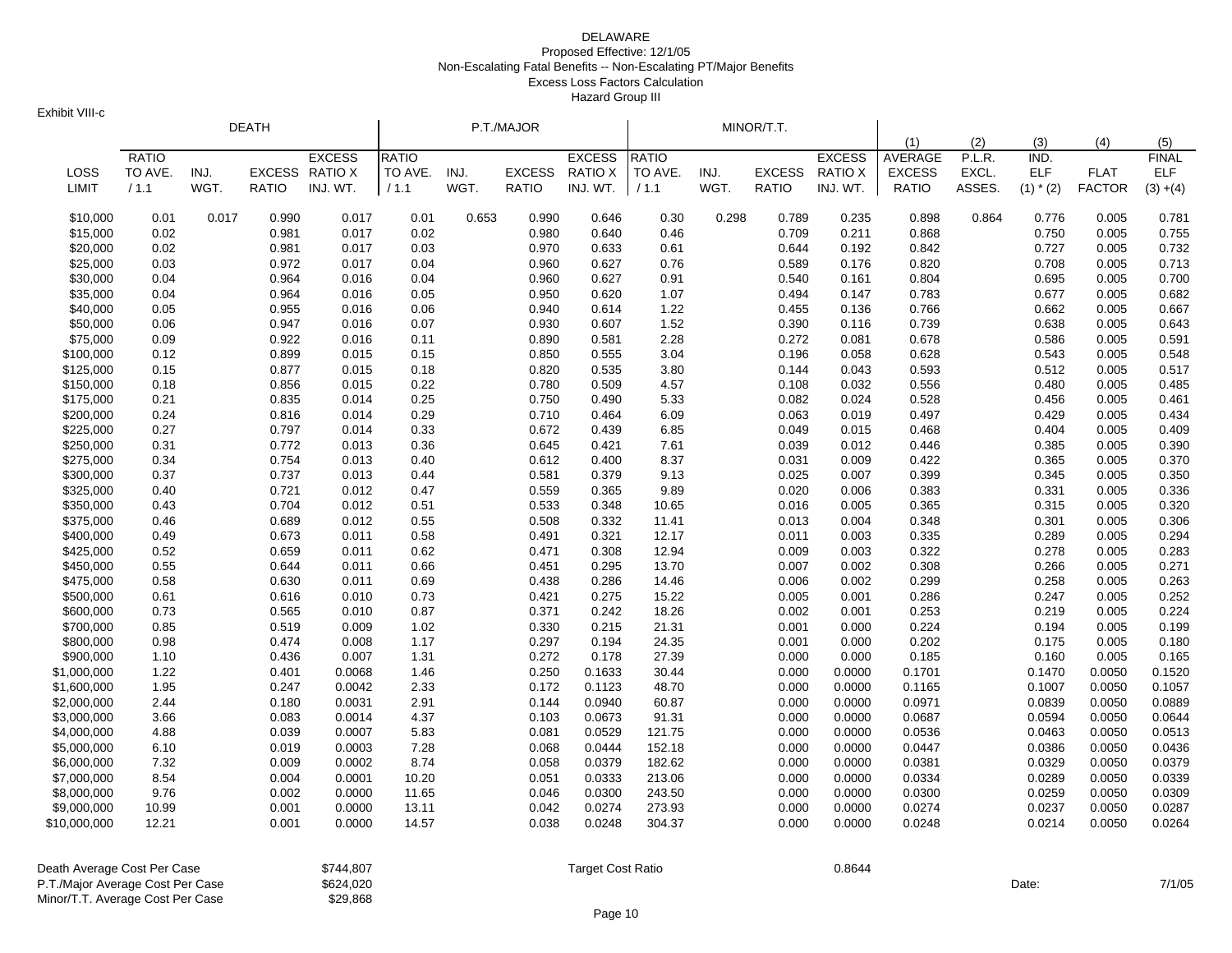### DELAWARE Proposed Effective: 12/1/05 Non-Escalating Fatal Benefits -- Non-Escalating PT/Major Benefits Excess Loss Factors Calculation Hazard Group IV

Exhibit VIII-d

|                        |              |       | <b>DEATH</b>          |                | P.T./MAJOR   |       |                |                |              |       | MINOR/T.T.     |                |                |        |                |                |                |  |
|------------------------|--------------|-------|-----------------------|----------------|--------------|-------|----------------|----------------|--------------|-------|----------------|----------------|----------------|--------|----------------|----------------|----------------|--|
|                        |              |       |                       |                |              |       |                |                |              |       |                |                | (1)            | (2)    | (3)            | (4)            | (5)            |  |
|                        | <b>RATIO</b> |       |                       | <b>EXCESS</b>  | <b>RATIO</b> |       |                | <b>EXCESS</b>  | <b>RATIO</b> |       |                | <b>EXCESS</b>  | <b>AVERAGE</b> | P.L.R. | IND.           |                | <b>FINAL</b>   |  |
| LOSS                   | TO AVE.      | INJ.  | <b>EXCESS RATIO X</b> |                | TO AVE.      | INJ.  | <b>EXCESS</b>  | RATIO X        | TO AVE.      | INJ.  | <b>EXCESS</b>  | <b>RATIO X</b> | <b>EXCESS</b>  | EXCL.  | <b>ELF</b>     | <b>FLAT</b>    | <b>ELF</b>     |  |
| <b>LIMIT</b>           | /1.1         | WGT.  | <b>RATIO</b>          | INJ. WT.       | /1.1         | WGT.  | <b>RATIO</b>   | INJ. WT.       | /1.1         | WGT.  | <b>RATIO</b>   | INJ. WT.       | <b>RATIO</b>   | ASSES. | $(1)$ * $(2)$  | <b>FACTOR</b>  | $(3) + (4)$    |  |
| \$10,000               | 0.01         | 0.031 | 0.990                 | 0.031          | 0.01         | 0.749 | 0.990          | 0.742          | 0.30         | 0.200 | 0.789          | 0.158          | 0.931          | 0.864  | 0.804          | 0.005          | 0.809          |  |
| \$15,000               | 0.02         |       | 0.981                 | 0.030          | 0.02         |       | 0.980          | 0.734          | 0.46         |       | 0.709          | 0.142          | 0.906          |        | 0.783          | 0.005          | 0.788          |  |
| \$20,000               | 0.02         |       | 0.981                 | 0.030          | 0.02         |       | 0.980          | 0.734          | 0.61         |       | 0.644          | 0.129          | 0.893          |        | 0.772          | 0.005          | 0.777          |  |
| \$25,000               | 0.03         |       | 0.972                 | 0.030          | 0.03         |       | 0.970          | 0.727          | 0.76         |       | 0.589          | 0.118          | 0.875          |        | 0.756          | 0.005          | 0.761          |  |
| \$30,000               | 0.03         |       | 0.972                 | 0.030          | 0.04         |       | 0.960          | 0.719          | 0.91         |       | 0.540          | 0.108          | 0.857          |        | 0.740          | 0.005          | 0.745          |  |
| \$35,000               | 0.04         |       | 0.964                 | 0.030          | 0.04         |       | 0.960          | 0.719          | 1.07         |       | 0.494          | 0.099          | 0.848          |        | 0.733          | 0.005          | 0.738          |  |
| \$40,000               | 0.04         |       | 0.964                 | 0.030          | 0.05         |       | 0.950          | 0.712          | 1.22         |       | 0.455          | 0.091          | 0.833          |        | 0.720          | 0.005          | 0.725          |  |
| \$50,000               | 0.05         |       | 0.955                 | 0.030          | 0.06         |       | 0.940          | 0.704          | 1.52         |       | 0.390          | 0.078          | 0.812          |        | 0.702          | 0.005          | 0.707          |  |
| \$75,000               | 0.08<br>0.10 |       | 0.930<br>0.915        | 0.029<br>0.028 | 0.09         |       | 0.910<br>0.880 | 0.682<br>0.659 | 2.28         |       | 0.272<br>0.196 | 0.054<br>0.039 | 0.765<br>0.726 |        | 0.661<br>0.627 | 0.005<br>0.005 | 0.666          |  |
| \$100,000<br>\$125,000 | 0.13         |       | 0.892                 | 0.028          | 0.12<br>0.15 |       | 0.850          | 0.637          | 3.04<br>3.80 |       |                | 0.029          | 0.694          |        | 0.600          | 0.005          | 0.632<br>0.605 |  |
| \$150,000              | 0.15         |       | 0.877                 | 0.027          | 0.18         |       | 0.820          | 0.614          | 4.57         |       | 0.144<br>0.108 | 0.022          | 0.663          |        | 0.573          | 0.005          | 0.578          |  |
| \$175,000              | 0.18         |       | 0.856                 | 0.027          | 0.22         |       | 0.780          | 0.584          | 5.33         |       | 0.082          | 0.016          | 0.627          |        | 0.542          | 0.005          | 0.547          |  |
| \$200,000              | 0.20         |       | 0.842                 | 0.026          | 0.25         |       | 0.750          | 0.562          | 6.09         |       | 0.063          | 0.013          | 0.601          |        | 0.519          | 0.005          | 0.524          |  |
| \$225,000              | 0.23         |       | 0.822                 | 0.025          | 0.28         |       | 0.720          | 0.539          | 6.85         |       | 0.049          | 0.010          | 0.574          |        | 0.496          | 0.005          | 0.501          |  |
| \$250,000              | 0.26         |       | 0.803                 | 0.025          | 0.31         |       | 0.691          | 0.518          | 7.61         |       | 0.039          | 0.008          | 0.551          |        | 0.476          | 0.005          | 0.481          |  |
| \$275,000              | 0.28         |       | 0.790                 | 0.024          | 0.34         |       | 0.663          | 0.497          | 8.37         |       | 0.031          | 0.006          | 0.527          |        | 0.455          | 0.005          | 0.460          |  |
| \$300,000              | 0.31         |       | 0.772                 | 0.024          | 0.37         |       | 0.637          | 0.477          | 9.13         |       | 0.025          | 0.005          | 0.506          |        | 0.437          | 0.005          | 0.442          |  |
| \$325,000              | 0.33         |       | 0.760                 | 0.024          | 0.40         |       | 0.612          | 0.458          | 9.89         |       | 0.020          | 0.004          | 0.486          |        | 0.420          | 0.005          | 0.425          |  |
| \$350,000              | 0.36         |       | 0.743                 | 0.023          | 0.43         |       | 0.588          | 0.440          | 10.65        |       | 0.016          | 0.003          | 0.466          |        | 0.403          | 0.005          | 0.408          |  |
| \$375,000              | 0.38         |       | 0.732                 | 0.023          | 0.46         |       | 0.566          | 0.424          | 11.41        |       | 0.013          | 0.003          | 0.450          |        | 0.389          | 0.005          | 0.394          |  |
| \$400,000              | 0.41         |       | 0.715                 | 0.022          | 0.49         |       | 0.546          | 0.409          | 12.17        |       | 0.011          | 0.002          | 0.433          |        | 0.374          | 0.005          | 0.379          |  |
| \$425,000              | 0.44         |       | 0.699                 | 0.022          | 0.52         |       | 0.527          | 0.395          | 12.94        |       | 0.009          | 0.002          | 0.419          |        | 0.362          | 0.005          | 0.367          |  |
| \$450,000              | 0.46         |       | 0.689                 | 0.021          | 0.55         |       | 0.508          | 0.380          | 13.70        |       | 0.007          | 0.001          | 0.402          |        | 0.347          | 0.005          | 0.352          |  |
| \$475,000              | 0.49         |       | 0.673                 | 0.021          | 0.58         |       | 0.491          | 0.368          | 14.46        |       | 0.006          | 0.001          | 0.390          |        | 0.337          | 0.005          | 0.342          |  |
| \$500,000              | 0.51         |       | 0.663                 | 0.021          | 0.62         |       | 0.471          | 0.353          | 15.22        |       | 0.005          | 0.001          | 0.375          |        | 0.324          | 0.005          | 0.329          |  |
| \$600,000              | 0.61         |       | 0.616                 | 0.019          | 0.74         |       | 0.417          | 0.312          | 18.26        |       | 0.002          | 0.000          | 0.331          |        | 0.286          | 0.005          | 0.291          |  |
| \$700,000              | 0.72         |       | 0.569                 | 0.018          | 0.86         |       | 0.374          | 0.280          | 21.31        |       | 0.001          | 0.000          | 0.298          |        | 0.257          | 0.005          | 0.262          |  |
| \$800,000              | 0.82         |       | 0.530                 | 0.016          | 0.98         |       | 0.340          | 0.255          | 24.35        |       | 0.001          | 0.000          | 0.271          |        | 0.234          | 0.005          | 0.239          |  |
| \$900,000              | 0.92         |       | 0.494                 | 0.015          | 1.11         |       | 0.309          | 0.231          | 27.39        |       | 0.000          | 0.000          | 0.246          |        | 0.213          | 0.005          | 0.218          |  |
| \$1,000,000            | 1.02         |       | 0.461                 | 0.0143         | 1.23         |       | 0.286          | 0.2142         | 30.44        |       | 0.000          | 0.0000         | 0.2285         |        | 0.1974         | 0.0050         | 0.2024         |  |
| \$1,600,000            | 1.64         |       | 0.303                 | 0.0094         | 1.97         |       | 0.197          | 0.1476         | 48.70        |       | 0.000          | 0.0000         | 0.1570         |        | 0.1356         | 0.0050         | 0.1406         |  |
| \$2,000,000            | 2.05         |       | 0.231                 | 0.0072         | 2.46         |       | 0.165          | 0.1236         | 60.87        |       | 0.000          | 0.0000         | 0.1308         |        | 0.1130         | 0.0050         | 0.1180         |  |
| \$3,000,000            | 3.07         |       | 0.120                 | 0.0037         | 3.69         |       | 0.118          | 0.0884         | 91.31        |       | 0.000          | 0.0000         | 0.0921         |        | 0.0796         | 0.0050         | 0.0846         |  |
| \$4,000,000            | 4.10         |       | 0.063                 | 0.0020         | 4.92         |       | 0.093          | 0.0697         | 121.75       |       | 0.000          | 0.0000         | 0.0717         |        | 0.0619         | 0.0050         | 0.0669         |  |
| \$5,000,000            | 5.12         |       | 0.034                 | 0.0011         | 6.16         |       | 0.078          | 0.0584         | 152.18       |       | 0.000          | 0.0000         | 0.0595         |        | 0.0514         | 0.0050         | 0.0564         |  |
| \$6,000,000            | 6.15         |       | 0.018                 | 0.0006         | 7.39         |       | 0.067          | 0.0502         | 182.62       |       | 0.000          | 0.0000         | 0.0508         |        | 0.0439         | 0.0050         | 0.0489         |  |
| \$7,000,000            | 7.17         |       | 0.010                 | 0.0003         | 8.62         |       | 0.059          | 0.0442         | 213.06       |       | 0.000          | 0.0000         | 0.0445         |        | 0.0384         | 0.0050         | 0.0434         |  |
| \$8,000,000            | 8.19         |       | 0.005                 | 0.0002         | 9.85         |       | 0.053          | 0.0397         | 243.50       |       | 0.000          | 0.0000         | 0.0399         |        | 0.0345         | 0.0050         | 0.0395         |  |
| \$9,000,000            | 9.22         |       | 0.003                 | 0.0001         | 11.08        |       | 0.048          | 0.0360         | 273.93       |       | 0.000          | 0.0000         | 0.0361         |        | 0.0312         | 0.0050         | 0.0362         |  |
| \$10,000,000           | 10.24        |       | 0.002                 | 0.0001         | 12.31        |       | 0.044          | 0.0330         | 304.37       |       | 0.000          | 0.0000         | 0.0331         |        | 0.0286         | 0.0050         | 0.0336         |  |

Death Average Cost Per Case **\$887,600** \$887,600 Target Cost Ratio **Target Cost Ratio** 0.8644 P.T./Major Average Cost Per Case \$738,404 \$738,404 \$738,404 \$1,000 \$1,000 \$1,000 \$1,000 \$1,000 \$771/05 Minor/T.T. Average Cost Per Case \$29,868